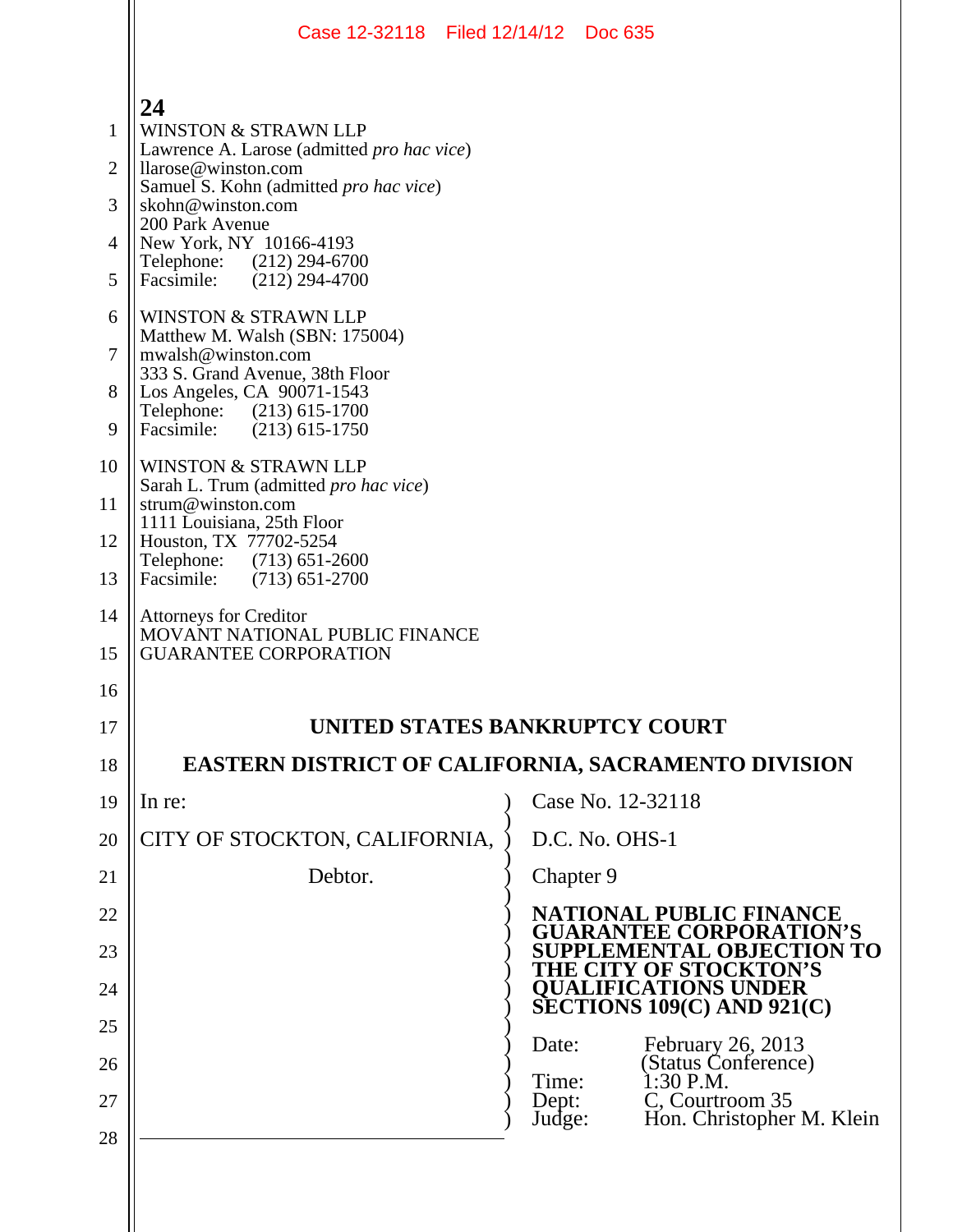|                |      | Case 12-32118 Filed 12/14/12 Doc 635                                                                                                                                                                         |      |
|----------------|------|--------------------------------------------------------------------------------------------------------------------------------------------------------------------------------------------------------------|------|
| 1              |      | <b>TABLE OF CONTENTS</b>                                                                                                                                                                                     | Page |
| $\overline{2}$ | 1.   |                                                                                                                                                                                                              |      |
| 3              | П.   | The City Cannot Meet Its Burden Under Section 109(c) to Show It Negotiated in                                                                                                                                |      |
| $\overline{4}$ |      |                                                                                                                                                                                                              |      |
| 5<br>6         |      | The City Concedes That It Did Not Negotiate at All with Its Single Largest<br>A.                                                                                                                             |      |
| 7              |      | The City's Decision To Refuse to Negotiate with CalPERS Was Tainted by<br><b>B.</b><br>Conflicts of Interest and Made Without Due Care and Thus Not Made in                                                  |      |
| 8              |      | The Decision Not To Impair CalPERS Was Tainted by Self-Interest7                                                                                                                                             |      |
| 9              |      | (1)<br>The City Failed to Make Reasonable Inquiry Into Its Decision Not to<br>(2)                                                                                                                            |      |
| 10             |      |                                                                                                                                                                                                              |      |
| 11<br>12       |      | (3)<br>An Actual Examination of the Facts Establishes That the City Will<br>Remain a Competitive Employer Even if CalPERS is Impaired,<br>Further Demonstrating the City's Flawed Decision-Making Process 11 |      |
| 13             | III. | The City's Petition Also Should Be Dismissed Under Section 921(c) Because It Was                                                                                                                             |      |
| 14             | IV.  |                                                                                                                                                                                                              |      |
| 15             |      |                                                                                                                                                                                                              |      |
| 16<br>17       |      |                                                                                                                                                                                                              |      |
| 18             |      |                                                                                                                                                                                                              |      |
| 19             |      |                                                                                                                                                                                                              |      |
| 20             |      |                                                                                                                                                                                                              |      |
| 21             |      |                                                                                                                                                                                                              |      |
| $22\,$         |      |                                                                                                                                                                                                              |      |
| 23             |      |                                                                                                                                                                                                              |      |
| 24             |      |                                                                                                                                                                                                              |      |
| 25             |      |                                                                                                                                                                                                              |      |
| 26             |      |                                                                                                                                                                                                              |      |
| 27             |      |                                                                                                                                                                                                              |      |
| 28             |      |                                                                                                                                                                                                              |      |
|                |      | $\rm i$                                                                                                                                                                                                      |      |
|                |      |                                                                                                                                                                                                              |      |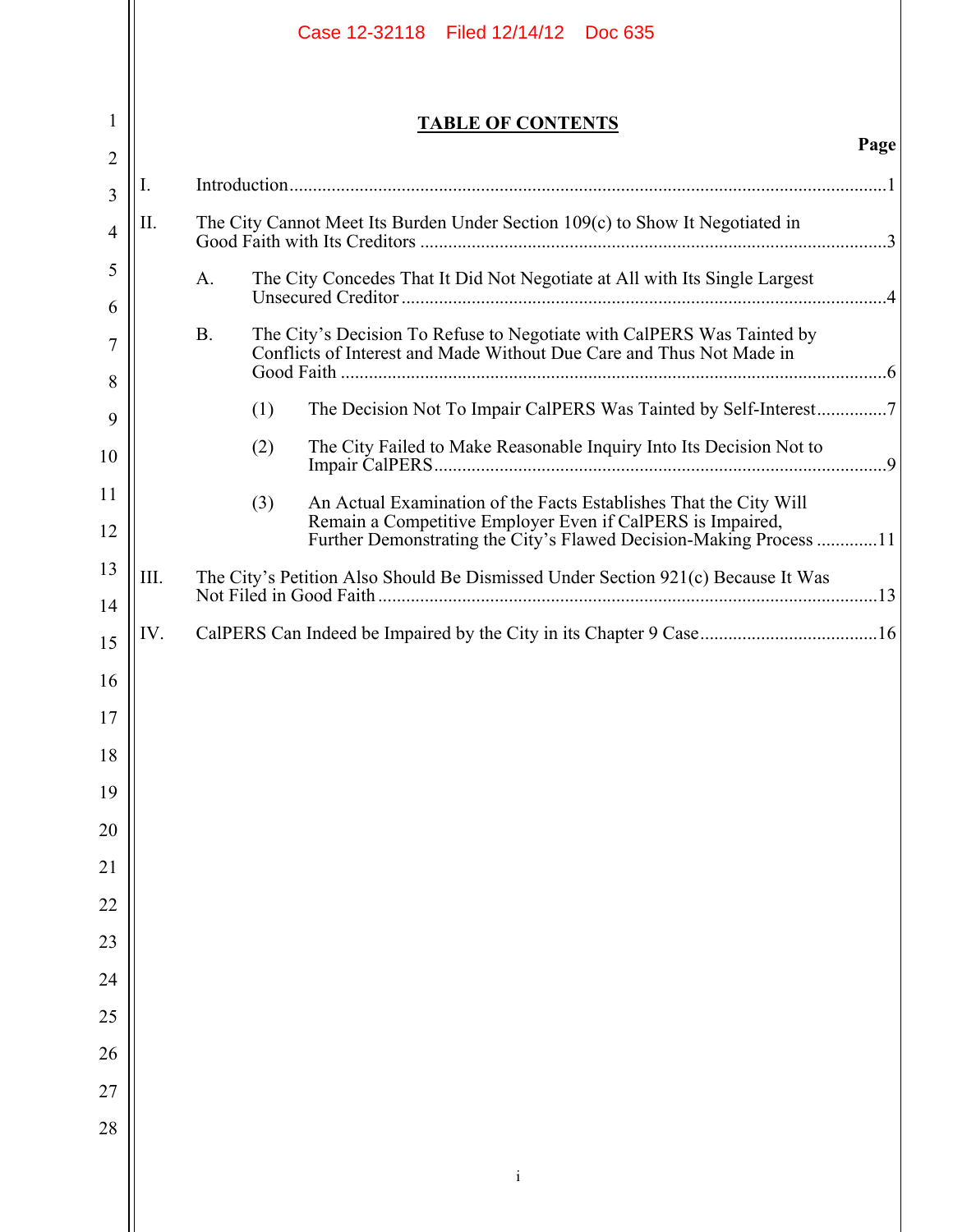|                     | Case 12-32118 Filed 12/14/12 Doc 635                                                                            |
|---------------------|-----------------------------------------------------------------------------------------------------------------|
| 1                   | <b>TABLE OF AUTHORITIES</b>                                                                                     |
| $\overline{2}$<br>3 | Page(s)<br><b>CASES</b>                                                                                         |
| 4                   |                                                                                                                 |
| 5                   | Ashton v. Cameron Cnty. Water Improvement Dist. No. 1,                                                          |
| 6                   | Ass'n of Retired Emp. of the City of Stockton (In re City of Stockton),                                         |
| 7<br>8              | Brandt v. Hicks, Muse & Co. (In re Healthco Int'l, Inc.),                                                       |
| 9                   | Cent. Virginia Cmty. Coll. v. Katz,                                                                             |
| 10                  |                                                                                                                 |
| 11                  | In re Am. Capital Equip., LLC,                                                                                  |
| 12                  | In re City of Stockton,                                                                                         |
| 13                  |                                                                                                                 |
| 14                  | In re City of Vallejo,<br>403 B.R. 72 (Bankr. E.D. Cal. 2009) [Vallejo I], aff'd, 432 B.R. 262 (E.D. Cal. 2010) |
| 15                  |                                                                                                                 |
| 16<br>17            | In re Cnty. of Orange,                                                                                          |
| 18                  | In re Coram Healthcare Corp.,                                                                                   |
| 19<br>20            | In re Cottonwood Water and Sanitation Dist., Douglas Cnty., Colo.,                                              |
| 21                  | In re Ellicott Sch. Bldg. Auth.,                                                                                |
| 22                  | In re Fiesta Homes of Ga., Inc.,                                                                                |
| 23                  |                                                                                                                 |
| 24<br>25            | In re Sullivan Cnty. Reg'l Refuse Disposal Dist.,                                                               |
| 26                  | In re Unichem Corp.,                                                                                            |
| 27                  |                                                                                                                 |
| 28                  | In re Valley Health Sys.,                                                                                       |
|                     | $\overline{\mathbf{u}}$                                                                                         |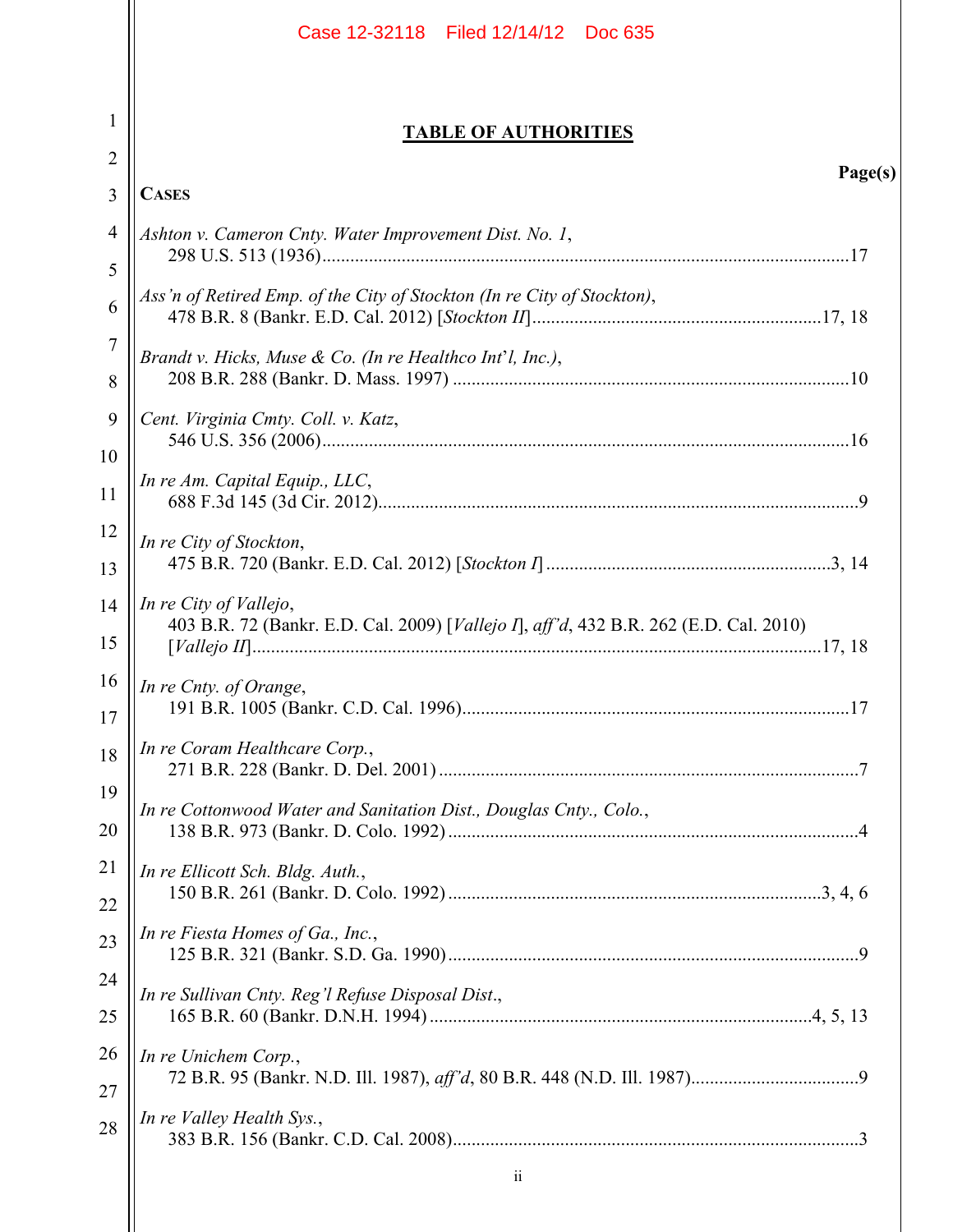|                                | Case 12-32118 Filed 12/14/12 Doc 635                                                |
|--------------------------------|-------------------------------------------------------------------------------------|
| $\mathbf{1}$<br>$\overline{2}$ | Int'l Ass'n of Firefighters, Local 1186 v. City of Vallejo (In re City of Vallejo), |
| 3                              | Mills Acquisition Co. v. MacMillan, Inc.,                                           |
| 4                              | Mission Indep. Sch. Dist. v. Texas,                                                 |
| 5                              |                                                                                     |
| 6<br>7                         | N.Y. v. Irving Trust Co.,                                                           |
| 8                              | Perez v. Campbell,                                                                  |
| 9<br>10                        | Tenn. Student Assistance Corp. v. Hood,                                             |
| 11                             | United States v. Bekins,                                                            |
| 12                             |                                                                                     |
| 13                             | Van Huffel v. Harkelrode,                                                           |
| 14                             | <b>STATUTES</b>                                                                     |
| 15                             |                                                                                     |
| 16                             | 11 U.S.C. § 362<br>4                                                                |
| 17<br>18                       |                                                                                     |
| 19                             |                                                                                     |
| 20                             |                                                                                     |
| 21                             |                                                                                     |
| 22                             |                                                                                     |
| 23                             |                                                                                     |
| 24                             |                                                                                     |
| 25                             |                                                                                     |
| 26                             |                                                                                     |
| 27                             |                                                                                     |
| 28                             |                                                                                     |
|                                | iii                                                                                 |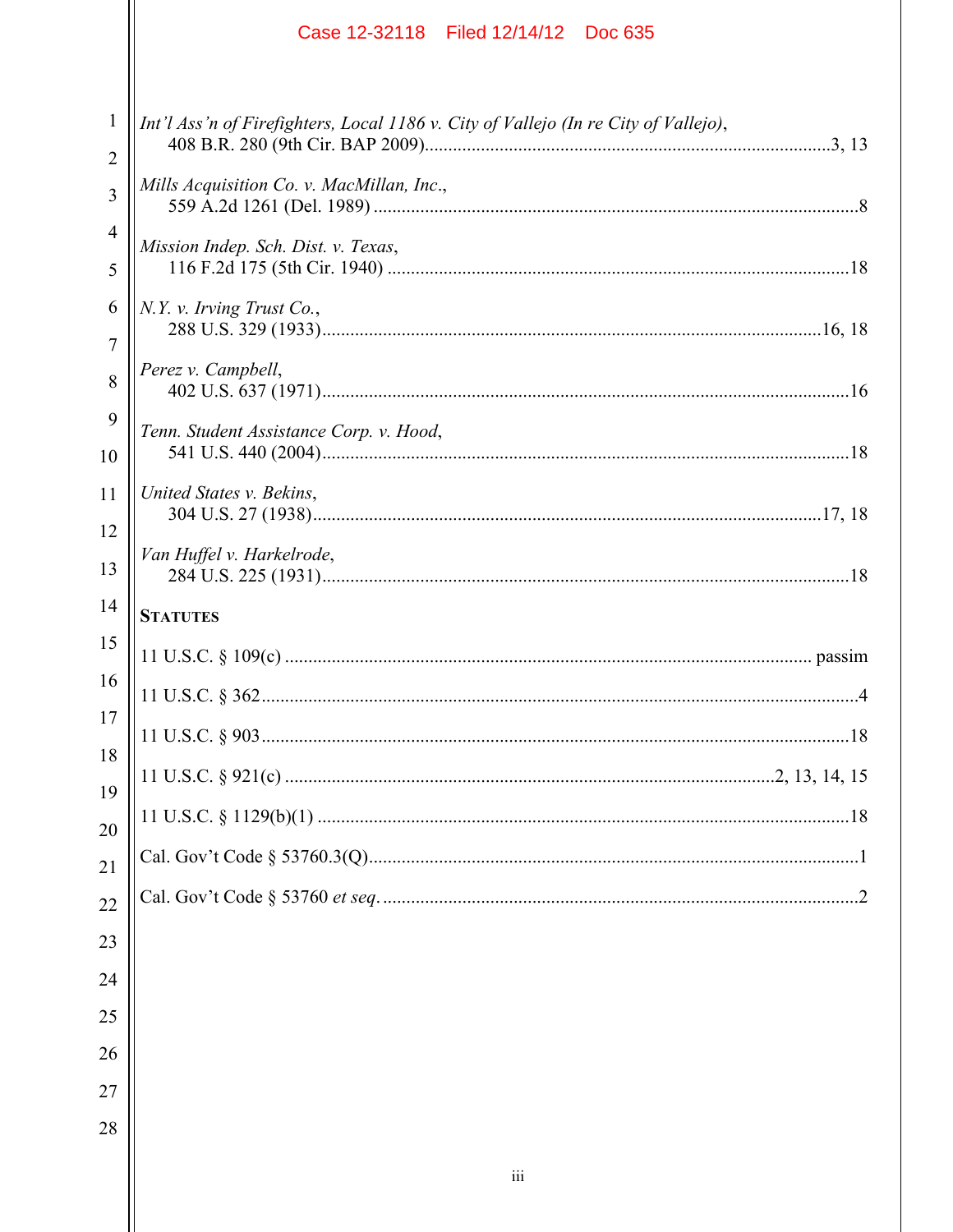National Public Finance Guarantee Corporation ("National"), a creditor and party in interest,<sup>1</sup> hereby submits the following supplemental objection (the "Supplemental Objection"), pursuant to sections 109(c)(5) and 921(c) of the Bankruptcy Code, to the City of Stockton, California's (the "Debtor," or the "City") eligibility for relief under chapter 9 of the Bankruptcy Code. In support of this Supplemental Objection, National states as follows:

**I. Introduction**

1

2

3

4

5

6

7 8 9 10 11 12 1. On August 8, 2012, National submitted its Objection to the City of Stockton's Qualifications Under Section 109(c) [Dkt. No. 477] (the "Objection"). The facts and legal arguments set forth in the Objection are incorporated by reference herein. Pursuant to the Court's Scheduling Order [Dkt. No. 558], Stipulation and Order Modifying Eligibility Scheduling Order [Dkt. No. 579], and Stipulation and Order Modifying Eligibility Scheduling Order [Dkt. No. 623], National conducted discovery and took depositions of the City and of the California Public Employees Retirement System (" $CalPERS$ ").<sup>2</sup> This discovery establishes three independent reasons that the City is ineligible for chapter 9.

15 16 17 18 19 20 2. First, it is undisputed that the City failed (and in fact refused) to seek any concessions from or negotiate at all with its single largest unsecured creditor, CalPERS, while demanding deeply disproportionate concessions from its bondholder creditors. As a matter of law, a debtor fails to negotiate in good faith under section 109(c) when it shields its largest creditor while insisting the remaining similarly-situated creditors compensate by carrying a disproportionate burden of impairment.

- 21 22 23 3. Second, discovery revealed that the City's business managers who made the decision not to impair CalPERS all have CalPERS pensions themselves – as did three of the seven City Council members who affirmed this decision. The City thus relied upon the self-interested decision
- 24

 $\overline{a}$ 

<sup>25</sup> 26 27 <sup>1</sup> *See* National's Joinder of Creditor National Public Finance Guarantee Corporation to Indenture Trustee's Limited Objection to the Debtor's Emergency Motion for Leave to Introduce Evidence Relating to Neutral Evaluation Process under Government Code Section 53760.3(Q) [Dkt. No. 78] (the "Joinder") establishing that National is a secured creditor and party in interest of the City of Stockton, California. Capitalized terms not otherwise defined herein shall have the meaning ascribed to such terms in the Objection.

<sup>28</sup>  $2^{2}$  Excerpts of the deposition testimony referenced herein are attached to the Declaration of Matthew M. Walsh in Support of National's Supplemental Objection (the "Walsh Decl.").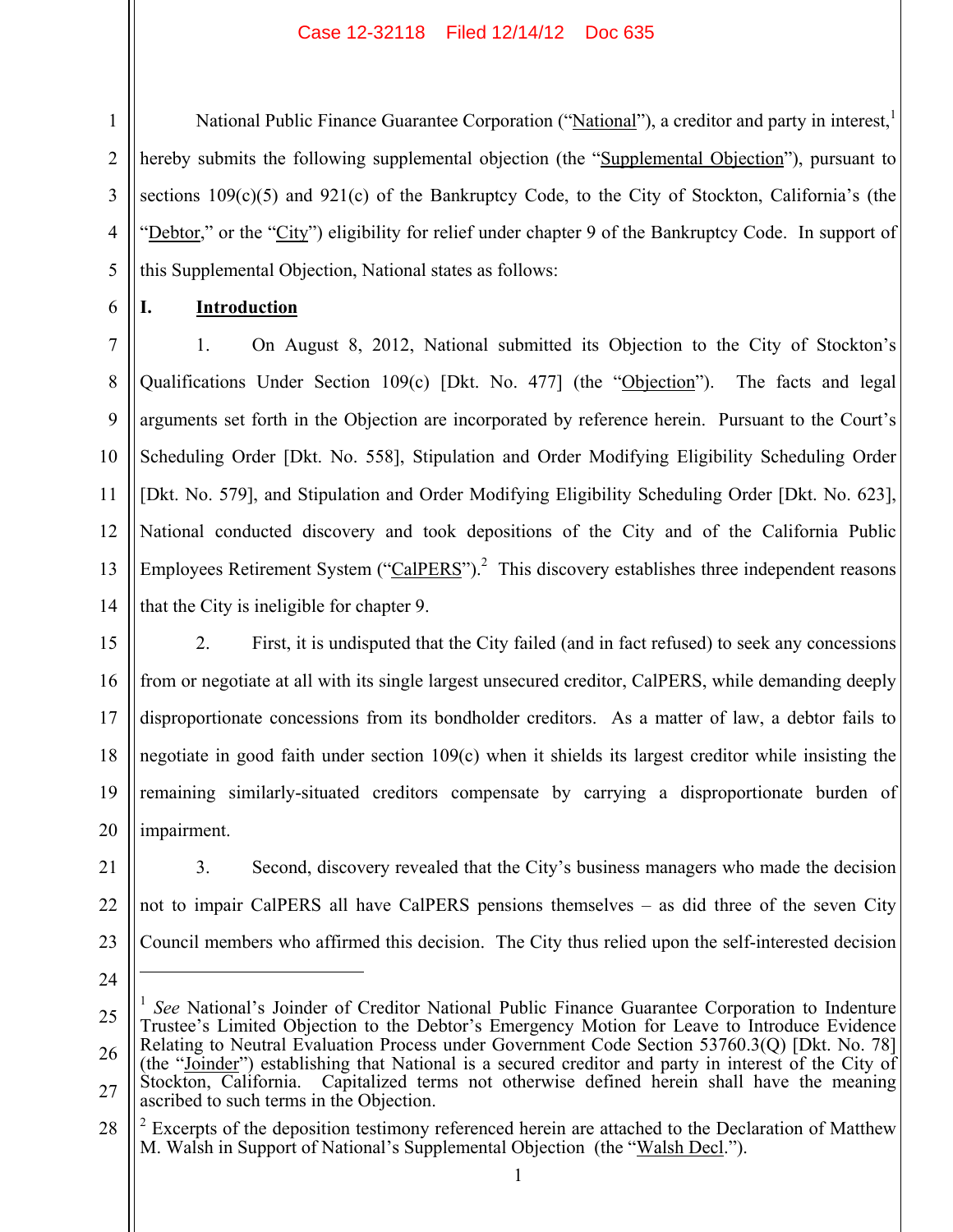1 2 3 4 5 6 7 8 9 10 11 12 of employees seeking to protect their own pensions rather than conduct a neutral analysis fair to all of the City's creditors. This tainted the City's decision and is itself evidence of the City's lack of good faith under section 109(c). In addition, the City's tainted decision not to seek any impairment of CalPERS rested on no factual or analytical bases other than a "feeling" that cutting pensions would perhaps cause "a mass exodus" of employees or generate recruiting issues. Rather than a reasoned business decision based on reasonable inquiry and due care, this was at best an uneducated guess that, rather conveniently, protected the guessers' personal financial interests. As shown by the accompanying expert report of Professor David Neumark, the assumption that modifying pensions would cause retention or recruiting issues is demonstrably incorrect and unsupportable. Taken together, the conflicts of interest and lack of due care in the City's decision-making process independently doom any finding that negotiations with creditors were conducted in good faith as required by section 109(c).

13 14 15 16 17 18 19 20 21 22 23 24 25 26 4. Third, discovery also demonstrated that the City cannot meet its burden under section  $921(c)$  to show it filed its chapter 9 petition in good faith. As detailed below, the overwhelming evidence establishes that the City never intended – before, during, or after the AB 506 process<sup>3</sup> – to seek impairment of its largest unsecured creditor, CalPERS. Indeed, in a conversation less than two months ago (and nearly four months after the City's chapter 9 filing), counsel for the City openly told CalPERS that the City would not seek any impairment, period. The City's lack of good faith is further established by the City's December 2012 Memorandum of Understanding with one of its police unions, in which the City purports to agree to continue to provide unsustainable CalPERS benefits to its employees under its chapter 9 plan. In short, the evidence demonstrates that the City entered bankruptcy intending to spread losses disproportionately among a subset of creditors so that it could protect its largest creditor, CalPERS, and the related pensions of the very City employees making this improper decision. The City continues to pursue this goal today. The primary purpose of the City's chapter 9 filing is thus not to equitably adjust the City's debts but to maintain bloated CalPERS pensions doled out to its managers and employees during richer times that the City itself

27

1

<sup>3</sup> On March 27, 2012, the City commenced a "neutral evaluation process" pursuant to AB 506, which is codified at California Government Code Section 53760 *et seq*.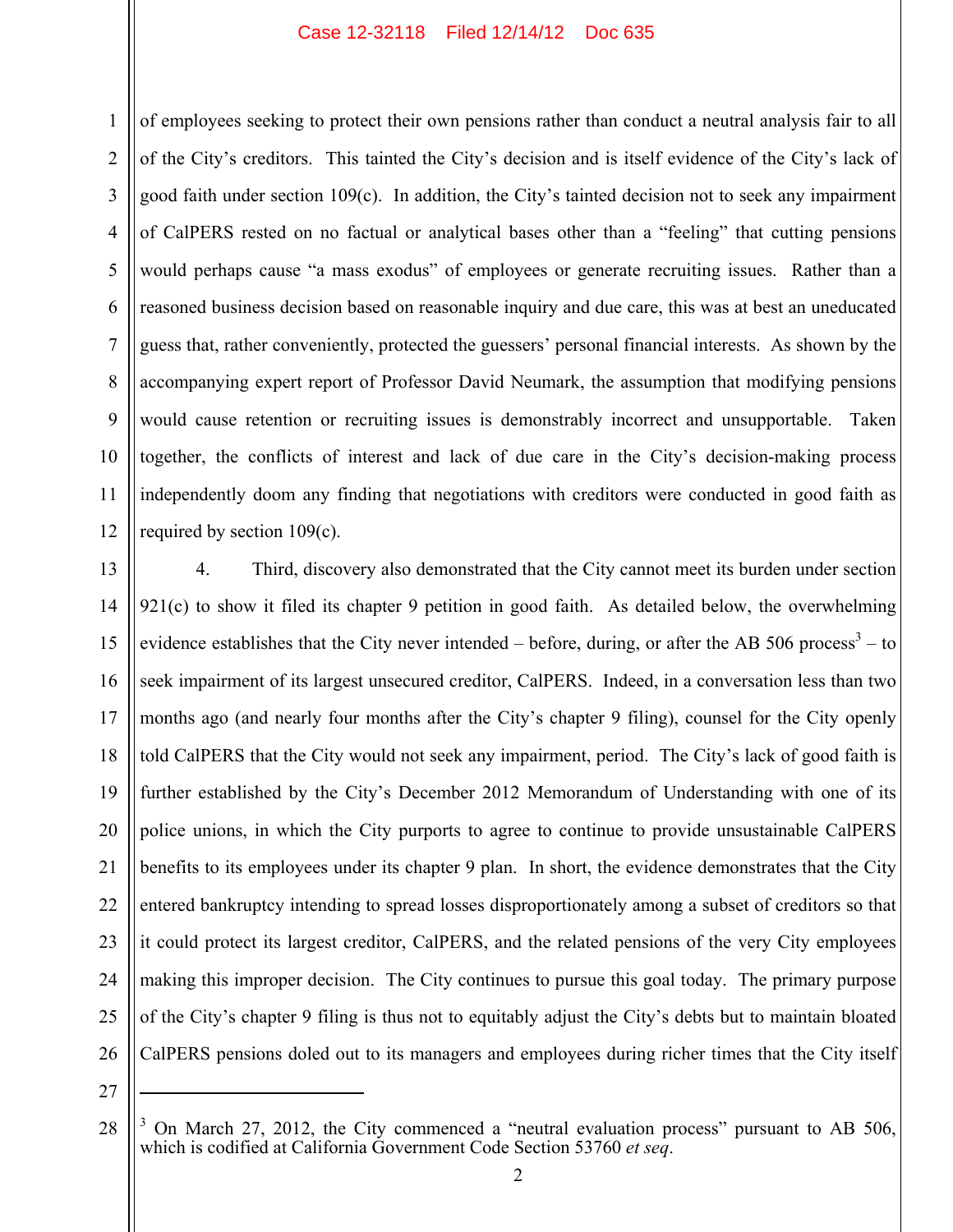1 2 can no longer afford and force the City's remaining creditors (including National) to foot the bill. That fails to meet the good faith filing standard of section 921(c).

3 4 5 6 7 8 9 10 5. Finally, the City cannot rely on the "impracticability" exception under section  $109(c)(5)(C)$  by arguing that the CalPERS liability cannot be impaired, which would purportedly eliminate any obligation of the City to negotiate with CalPERS. The United States Constitution, Supreme Court precedent, as well as precedent in this very District are perfectly clear: In a chapter 9 case, CalPERS must be treated like every other creditor, and the City's liability to CalPERS can indeed be impaired. Thus, the City has the same negotiating leverage against CalPERS that it has with all of its other creditors and the impracticability exception provides no defense to the City's failure to seek to impair CalPERS.

11 12 6. For each of these reasons, the City has failed to carry its burden to show eligibility, and this case should be dismissed.

# **II. The City Cannot Meet Its Burden Under Section 109(c) to Show It Negotiated in Good Faith with Its Creditors**

15 16 17 18 19 20 21 22 7. This Court recently acknowledged that "[t]he burden of proof, at least as to the five § 109(c) elements, is on the municipality as the proponent of voluntary relief." *In re City of Stockton*, 475 B.R. 720, 725 (Bankr. E.D. Cal. 2012) [*Stockton I*]; *see also Int'l Ass'n of Firefighters, Local 1186 v. City of Vallejo (In re City of Vallejo)*, 408 B.R. 280, 289 (9th Cir. BAP 2009); *In re Valley Health Sys.*, 383 B.R. 156, 161 (Bankr. C.D. Cal. 2008). Here, discovery established that the City did not negotiate in good faith with its creditors as required by section 109(c)(5)(B) of the Bankruptcy Code because the City did not negotiate at all with CalPERS before, during, or after the AB 506 process.

23

24

25

26

27

13

14

8. In order to prove that its negotiations were in good faith, a debtor must actually engage in meaningful negotiations with its creditors. *See In re Ellicott Sch. Bldg. Auth.*, 150 B.R. 261, 266 (Bankr. D. Colo. 1992) ("take it or leave it" proposal in which "the substantive terms of a proposal were not open to discussion" does not constitute good faith negotiations); *see also Vallejo*, 408 B.R. at 297 (finding that the bankruptcy court erred in deciding that the City of Vallejo satisfied

28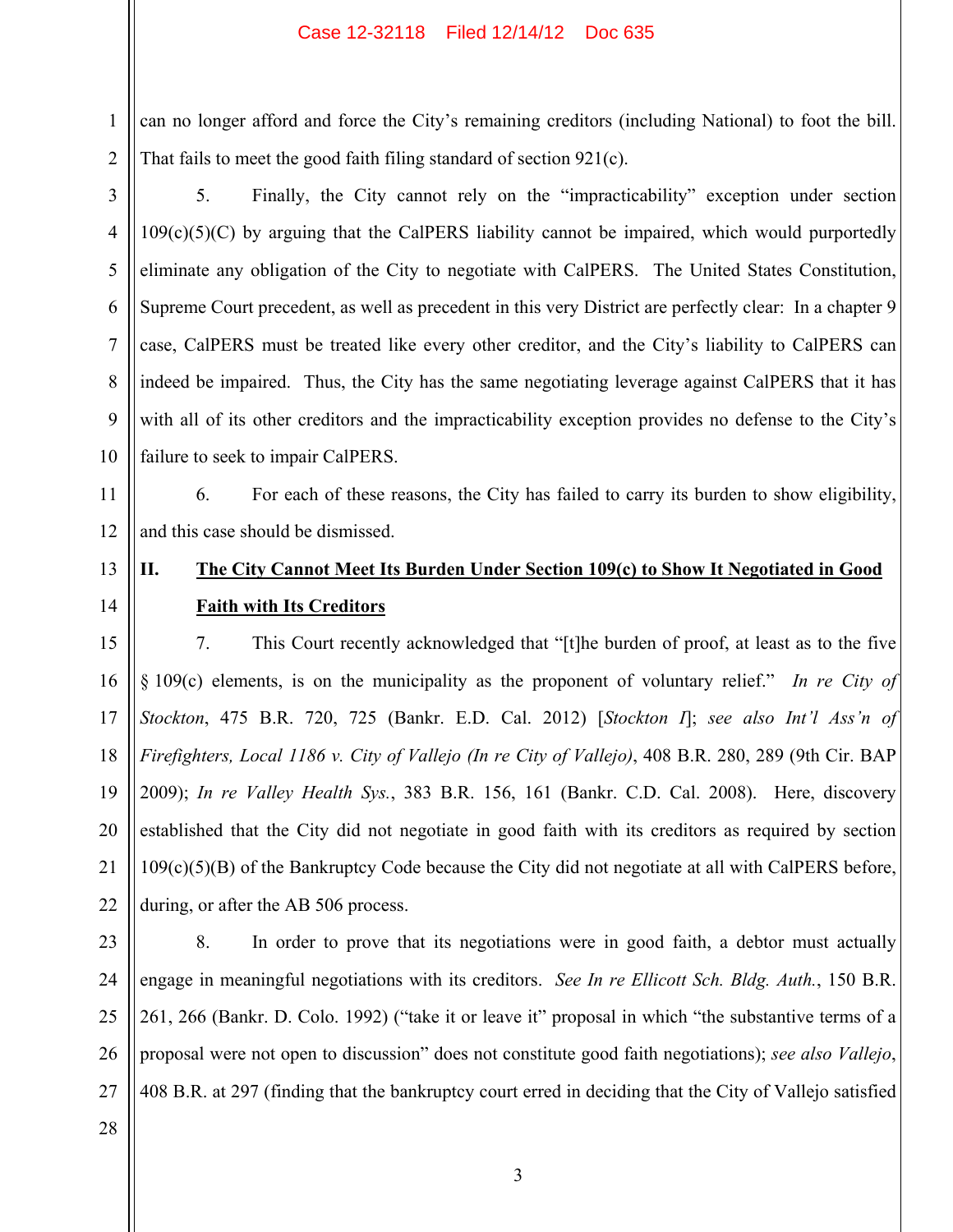1 2 section  $109(c)(5)(B)$  because it "never negotiated with Unions or any of its creditors over the possible terms of a plan of adjustment").

9. Indeed, the bankruptcy court in *Ellicott School Building Authority* found that to satisfy section  $109(c)(5)(B)$ , the debtor must actually be open to negotiating the substantive terms of a proposed plan, stating:

> However, the Authority admits that the bondholders were advised that the "economic provisions" of that proposed plan were not negotiable. It is difficult to imagine that any true negotiations could take place in an environment where the substantive terms of a proposal were not open to discussion.

9 10 11 12 13 14 15 16 17 18 *Ellicott*, 150 B.R. at 266; *see also In re Sullivan Cnty. Reg'l Refuse Disposal Dist*., 165 B.R. 60, 78 (Bankr. D.N.H. 1994) ("A commercial party can hardly 'negotiate in good faith' regarding unpaid obligations if it chooses to ignore clear, unambiguous contractual rights of the other party and, more importantly, refuses to acknowledge or throw into the negotiating equations a large and significant asset that it holds."); *In re Cottonwood Water and Sanitation Dist., Douglas Cnty., Colo.*, 138 B.R. 973, 979 (Bankr. D. Colo. 1992) ("The 'creditor protection' provided by section 109(c)(5), as interpreted by this Court, insures that the creditors have an opportunity to negotiate concerning a plan on a level playing field with the debtor before their rights are further impaired by the provisions of section 362 of the Code."). Against this backdrop, the City's unstinting efforts to shelter CalPERS at the expense of its bondholders fails to satisfy section  $109(c)(5)(B)$ .

19 20

3

4

5

6

7

8

# **A. The City Concedes That It Did Not Negotiate at All with Its Single Largest Unsecured Creditor**

21 22 23 24 25 26 27 28 10. The City lists CalPERS as its single largest unsecured creditor. *See* List of Creditors Holding 20 Largest Unsecured Claims [Dkt. No. 4]. The City estimates its CalPERS liability at \$245 million over the next ten years. *See* Decl. of David N. Millican in Support of City of Stockton's Statement of Qualifications Under Section 109(c) of the United States Bankruptcy Code Ex. A at 65 [Dkt. No. 454] (Attaching the City's Proposals for Modifications to Obligations Under AB 506 Process (the "Ask") to the AB 506 participants). This massive liability is a material contributing factor to the City's projected deficits (even under its Pendency Plan) over the next decade of nearly \$100 million. Ask at 70. At the same time, CalPERS' most recent reports project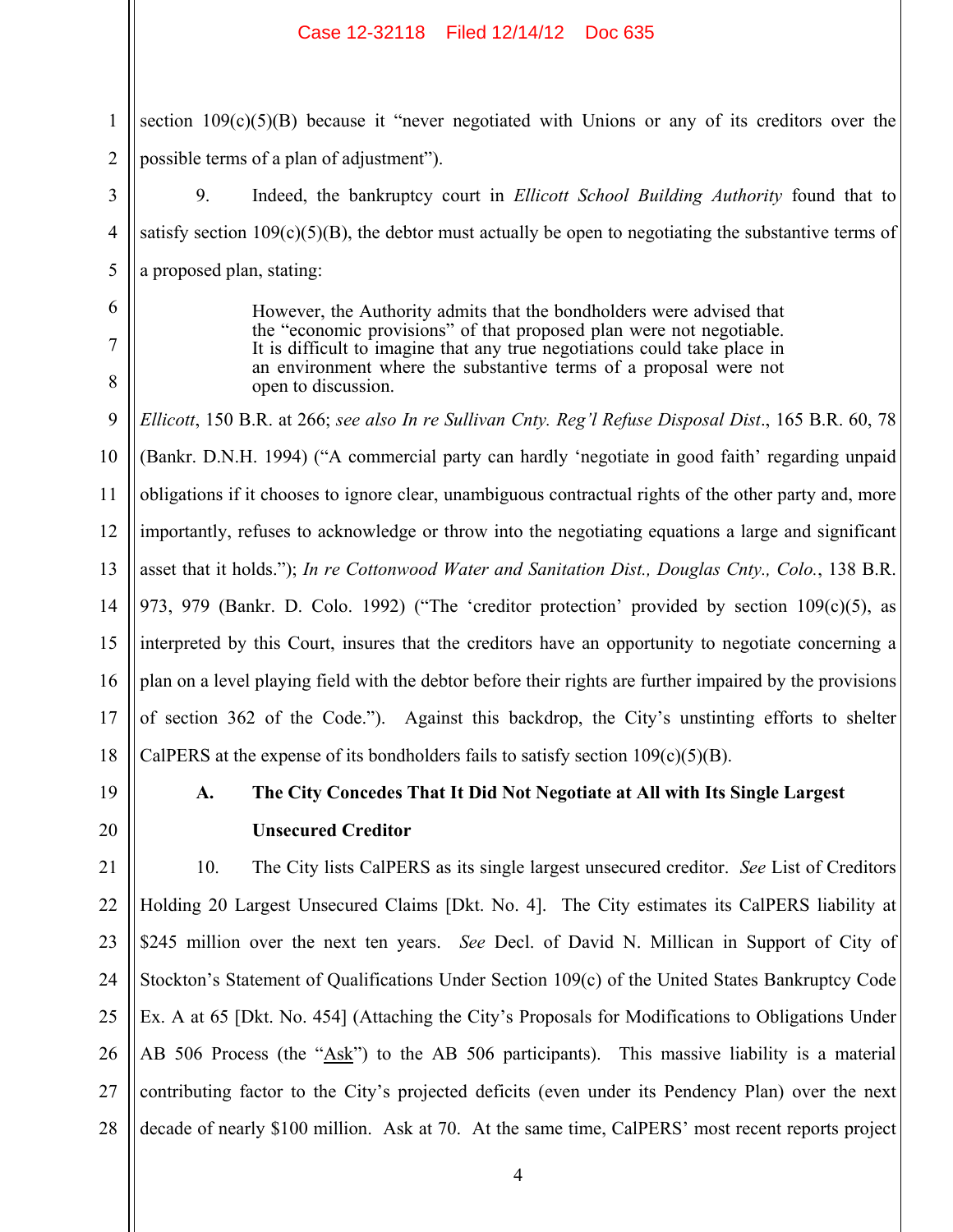1

2

3

4

5

6

7

that the pension plans it administers for the City are underfunded by an astonishing \$322 million. *See* Walsh Decl., Ex. J (CalPERS Annual Valuation Report as of June 30, 2011 (Miscellaneous Plan of the City of Stockton)), at 6; Walsh Decl., Ex. K (CalPERS Annual Valuation Report as of June 30, 2011 (Safety Plan of the City of Stockton)), at 6. As stated in the City's Eligibility Pleadings, such liability is "[a] major contributing factor to the City's cash and budget crisis." Ex. P to Decl. of Laurie Montes in Support of City of Stockton's Statement of Qualifications Under Section 109(c) of the United States Bankruptcy Code [Dkt. No. 25], at 41.

8 9 10 11 12 13 14 15 16 17 18 19 20 21 22 11. Incredibly, the City admits it did not negotiate at all with CalPERS. The City's 790 page Ask did not contain a single dollar of reductions in obligations to CalPERS. In fact, Ann Goodrich, the City's labor relations consultant who participated in drafting the Ask, admits that she never "consider[ed] any pension reductions" in developing the Ask. Goodrich Dep. 116:5-15. Moreover, in the few meetings CalPERS participated in during the AB 506 process, there were no conversations between the City and CalPERS regarding reduction or modification of the City's pension obligations. *See* Goodrich Dep. 131:12-132:4 (testifying that she is unaware of any discussions between the City and CalPERS during the AB 506 process concerning reduction of the City's pension obligations); Deis Dep. 213:7-13 (same); Montes Dep. 179:5-180:13 (same); Millican Dep. 218:23-219:5 (same); *see also* Mixon Dep. 134:16-21 (CalPERS' 30(b)(6) witness testifying that "during the AB 506 mediation process, the City did not make a request to modify its relationship, including its obligations, to CalPERS"), Mixon Dep. 126:11-23 (same), Mixon Dep. 135:7-135:23 (CalPERS' 30(b)(6) witness testifying that, during the AB 506 process, CalPERS did not offer to reduce the City's obligations to CalPERS). Notably, the City refused to negotiate with CalPERS even after its bondholder creditors demanded such negotiations in the AB 506 process.

23 24 25 26 27 28 12. The City's complete refusal to negotiate an impairment to its single largest liability flies in the face of *Sullivan County*. There, the Court found that a debtor failed to negotiate in good faith under section  $109(c)(5)(B)$  when it "refuse[d] to acknowledge or throw into the negotiating equations a large and significant asset that it holds." *Sullivan Cnty.*, 165 B.R. at 78. Of course, when a debtor refuses to include a major asset in plan negotiations, that forces the creditors to fight over a reduced pool and thus accept artificially low recoveries. Here, the City concedes it excluded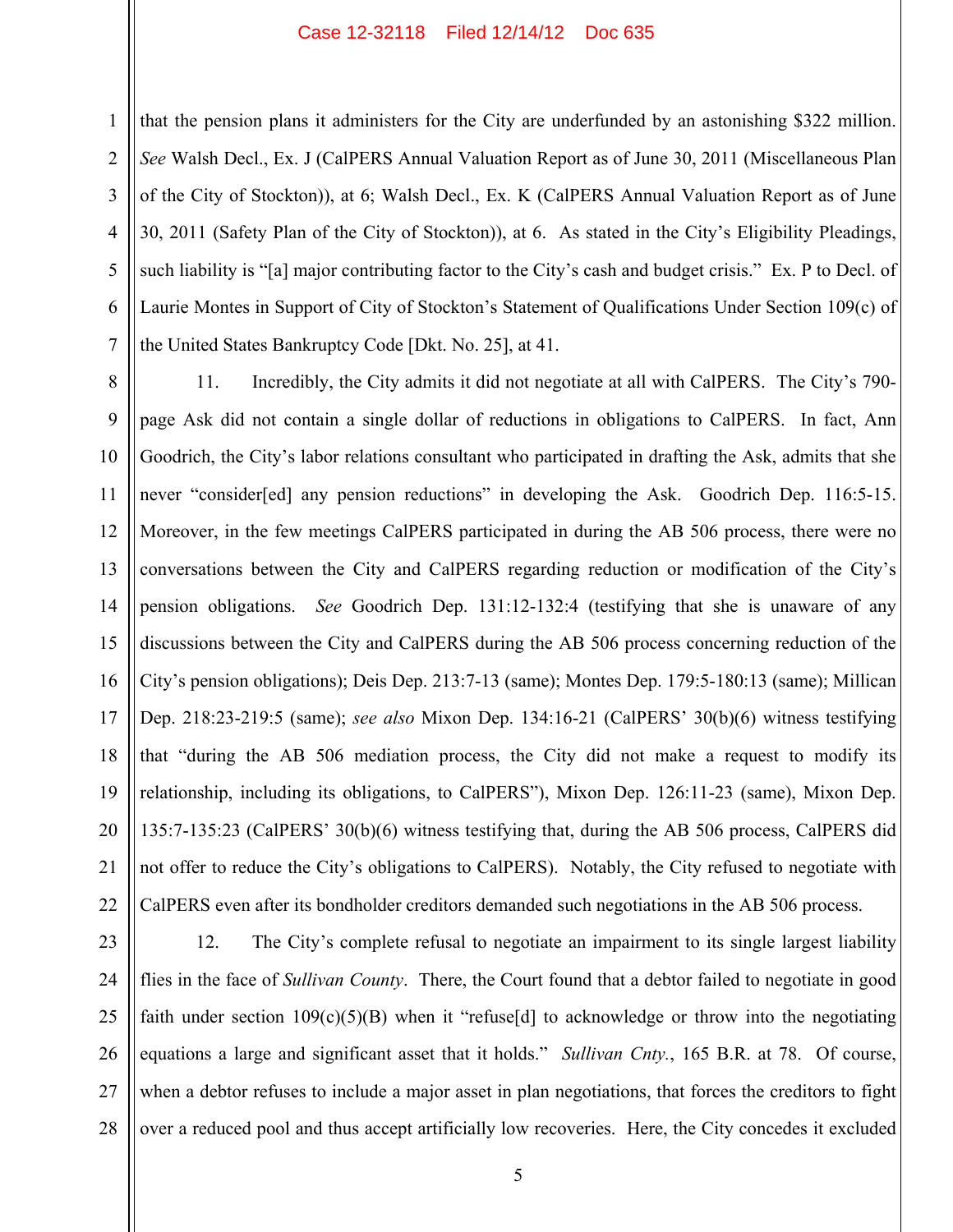1 2 3 4 its single largest unsecured liability both in the Ask and from the AB 506 process. If the City has its way, the remaining creditors will be forced to fight over a radically reduced pool because future payments to CalPERS will continue unabated at 100%, decreasing what is left for the remaining creditors. *Sullivan County* is directly on point.

5

6

7

8

9

13. At the same time, the City's presentation of a "take it or leave it" proposal that would leave CalPERS unimpaired also runs afoul of *Ellicott School Building Authority*, which rejected such actions and specified that a debtor must actually engage in meaningful negotiations with all of its creditors. *Ellicott*, 150 B.R. at 266. Flatly refusing to seek concessions from CalPERS falls far short of this standard.

10 11 12 13 14 14. If it wishes to invoke the protections of chapter 9, the City cannot cherry-pick which liabilities (or assets) it wishes to shield and refuse to engage in negotiations otherwise. The City's admission that it did not intend to, and indeed did not, negotiate with CalPERS is itself enough to show that the City fails to meet the section  $109(c)(5)(B)$  requirement of negotiating with creditors in good faith. This requires dismissal of this chapter 9 case.

15

16

17

# **B. The City's Decision To Refuse to Negotiate with CalPERS Was Tainted by**

**Conflicts of Interest and Made Without Due Care and Thus Not Made in Good Faith** 

18 19 20 21 22 23 24 25 26 27 28 15. Looking deeper at the City's decision not to impair CalPERS reveals an independent reason why the City cannot meet its burden under section  $109(c)(5)(B)$ . To negotiate in good faith under section  $109(c)(5)(B)$ , a debtor must make rational choices that are equally fair – or equally unfair – to all its creditors. Here, however, the City's decision not to seek concessions from CalPERS was fatally flawed in several respects: (i) it was made by employees who themselves hold CalPERS pensions and are thus conflicted; (ii) it was made without a modicum of analysis, study, or due diligence; and (iii) it was based on a single premise – that there would be a "mass exodus" of City employees (mainly sworn officers) and difficulty recruiting replacements should CalPERS be impaired – that is demonstrably false. The myriad flaws in the City's decision not to seek concessions from or negotiate with CalPERS further preclude any finding that the City negotiated in good faith under section  $109(c)(5)(B)$ .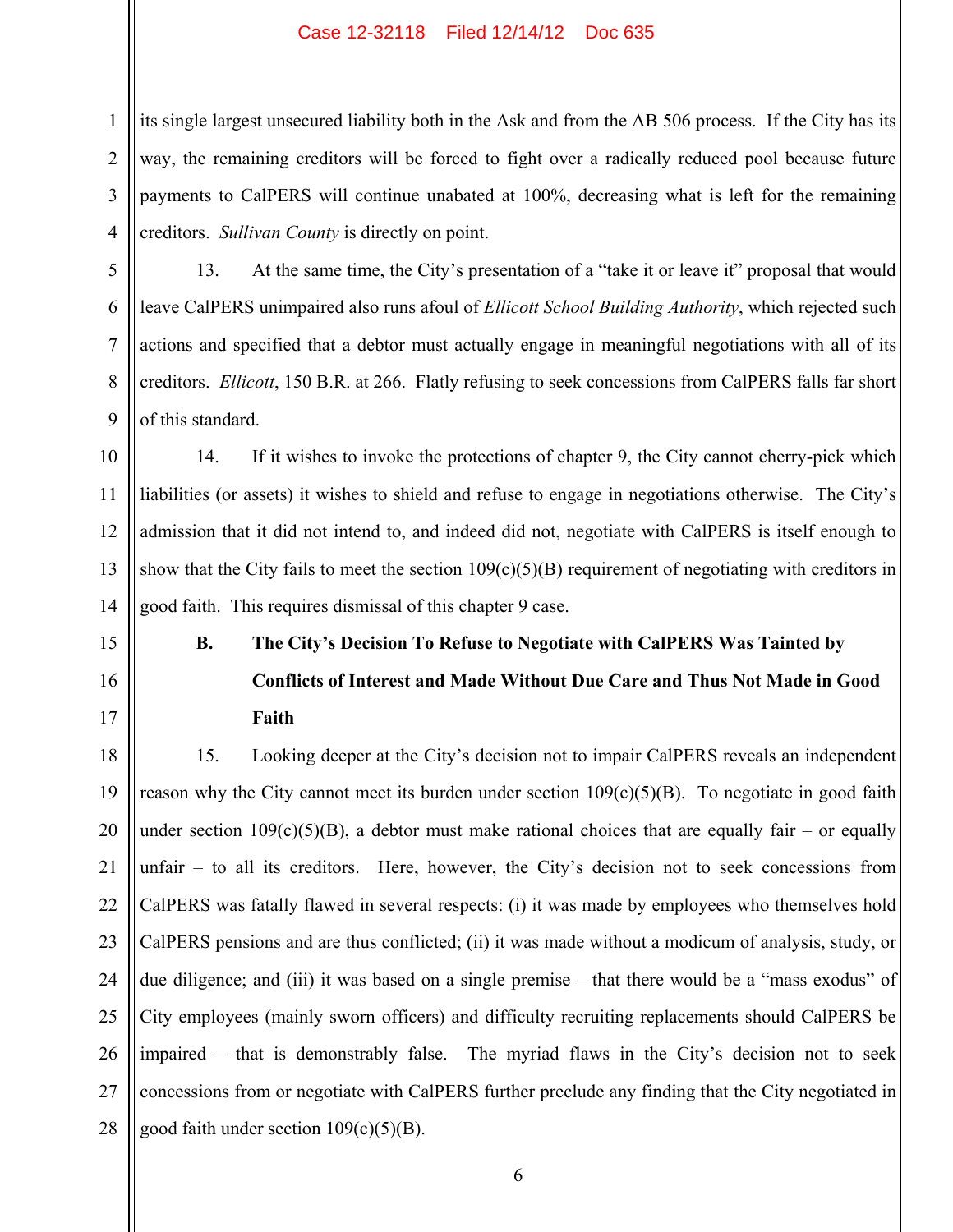2 3 4

5

6

7

8

9

11

12

1

## **(1) The Decision Not To Impair CalPERS Was Tainted by Self-Interest**

16. Prior to the AB 506 process, the City formed the Strategic Direction Team ("SDT") – a group consisting of the City's attorneys and outside counsel, the City's key managers and department heads, and representatives of the City's outside consultants – to develop the foundation for the City's Ask. *See* Millican Dep. 150:16-151:5, 222:10-224:15; Montes Dep. 185:3-16, 187:9- 17. Bob Deis, the City Manager, was the ultimate decision-maker on the SDT. Deis Dep. 222:4-10.

10 13 14 15 17. During this process, the SDT made a recommendation to the City Council not to impair the City's CalPERS obligations. Deis Dep. 223:23-224:17 ("My recommendation [to the City Council] was not to impair the [CalPERS] contract."); *see also* Goodrich Dep. 261:9-22 ("The Strategic Direction Team made a determination - made recommendations to the City Council as to what changes the City would make as far as both its labor, retiree and other obligations, and it did not include a restructuring of the PERS benefits."). The City Council then accepted the SDT's recommendation in full and approved the Ask, which, as discussed above, did not impair the City's CalPERS liability. Montes Dep. 208:5-18 (the City Council made the decision not to seek a reduction in its CalPERS liability based on a recommendation from the SDT).

16 17

18

19

20

21

18. Aside from the City's outside counsel and outside consultants, however, **all** of the members of the SDT had pensions covered by the City's CalPERS contracts, including Bob Deis, the SDT's ultimate decision-maker. Deis Dep. 225:24-226:5. The individuals directly responsible for the City's decision not to seek a reduction of its CalPERS liability thus had a personal financial interest in that decision - if CalPERS were to be impaired, their own pensions could be reduced. Not surprisingly, they voted to leave CalPERS untouched.

22 23 24 25 26 19. Moreover, three of the members of the City Council had pensions covered by the City's CalPERS contracts when they voted not to impair CalPERS. Montes Dep. 204:3-9, 205:21- 206:16 (Mayor Ann Johnston, Councilmember Dale Fritchen, and Councilmember Albert Holman were enrolled in Stockton's CalPERS pension plan at the time the decision was made not to seek a reduction in the City's CalPERS pension liability).

27 28 20. This is a classic example of a decision tainted by self-interest that precludes the City from establishing it exercised good faith under section 109(c)(5)(B). *In re Coram Healthcare Corp.*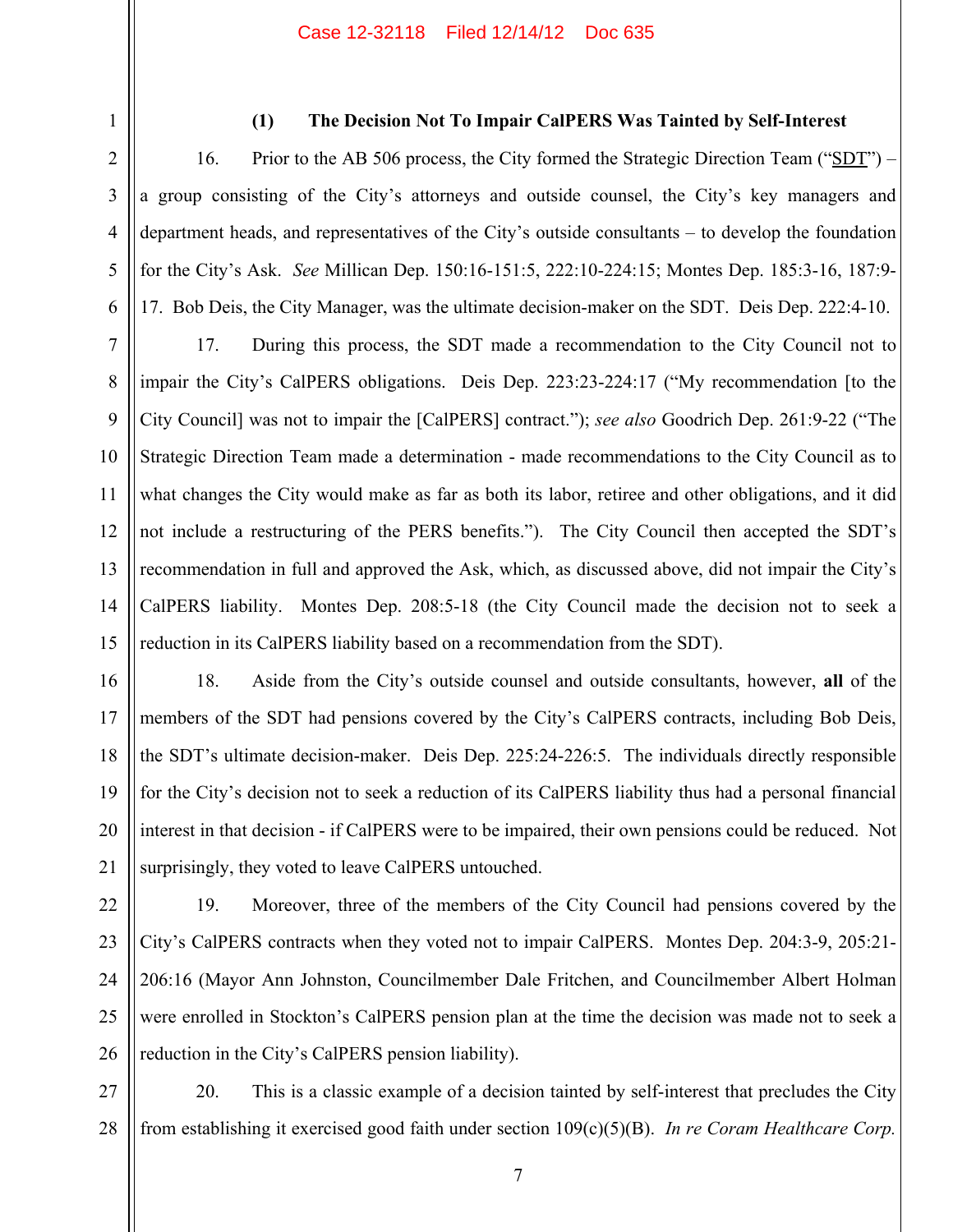1 2 3 4 5 6 7 8 9 is instructive. 271 B.R. 228 (Bankr. D. Del. 2001). In *Coram*, the debtors' chief restructuring officer ("CRO") received almost \$1 million a year under a separate employment agreement with one of the debtors' largest creditors. The court understandably was concerned about the effect of this on the ability of the debtor to propose a good faith plan of reorganization. *Id*. at 232. Although the debtors eventually disclosed the conflict, *id.* at 238-39, the court held that the "conflict of interest is a violation of . . . [the CRO's] duty to the Debtors and the estate and is so persuasive as to taint the 'Debtors' restructuring of its debt, the Debtors' negotiations towards a plan, even the Debtors' restructuring of its operations." *Id.* at 240. As a result, the court refused to confirm the plan on statutory "good faith" grounds. *Id.*

10 11 12 13 14 15 16 17 18 21. Boiled down, *Coram* stands for the common-sense principal that a debtor's business decisions cannot be made by conflicted managers. Any such conflicted decisions will be deemed tainted and not made in good faith. While it is true that *Coram* is not a chapter 9 case, the rule of *Coram* and its reliance on a statutory good faith requirement to reject a debtor's decision should apply equally here. A debtor – be it in chapter 7, 9, or  $11$  – cannot ask a court to find it acted in good faith when pivotal decisions were made by managers with a personal financial interest in the outcome, particularly when the ultimate decision is eerily consistent with the financial interests of those decision-makers. This is especially true here, where the City's decision not to impair CalPERS was the fulcrum of the Ask and the AB 506 process.

19 20 21 22 23 24 25 26 27 28 22. Moreover, when governing boards turn a blind eye toward the conflicts of the advisors they rely upon, the resulting decision is also deemed tainted and not made in good faith. *See Mills Acquisition Co. v. MacMillan, Inc*., 559 A.2d 1261 (Del. 1989) (enjoining a board decision because the board relied on the advice of an advisor with a personal financial stake in the outcome of the decision). Here, the City Council failed adequately to oversee the development of the Ask by blindly accepting the SDT's recommendation not to impair CalPERS despite what were obvious conflicts of interest. Indeed, Vice Mayor Katherine Miller, a member of the City Council who did not have a CalPERS pension, admits she generally believed the information she received from the SDT was accurate and was unaware of any potential bias or conflict. Miller Dep. 79:17-81:1. At the same time, Miller admits the decisions she made based on the recommendations of the SDT would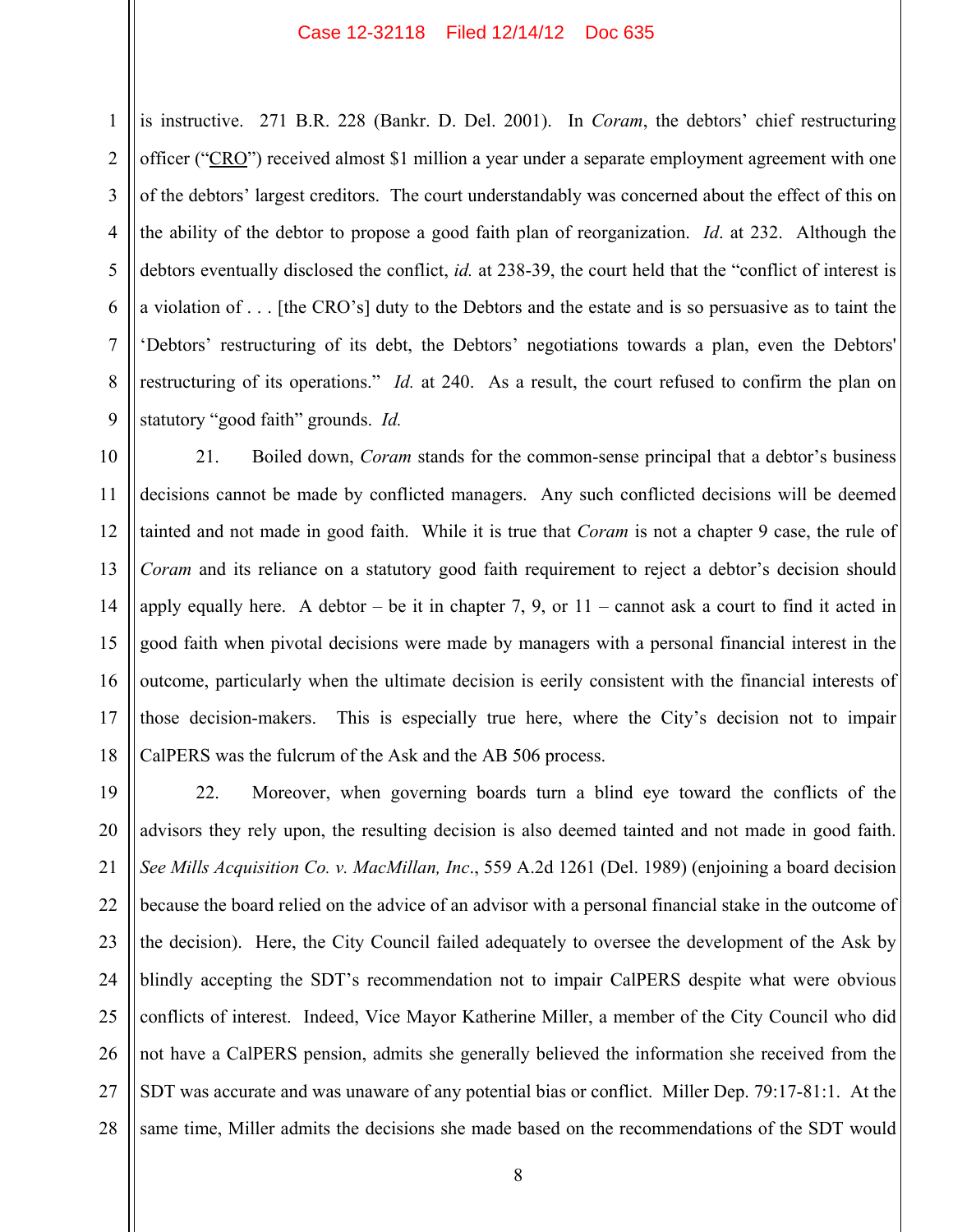be impacted had she known they were biased or involved personal financial interests. *Id.* 81:25- 84:12 ("I would hope and I would insist on receiving full and accurate and complete information on which to base a decision."). Accordingly, the City Council's decision to accept without question the recommendation of the SDT was effectively tainted and, therefore, not made in good faith.

5 6 7 8 9 10 11 12 13 14 15 23. For each of these reasons, the City cannot be found to have acted in good faith under section 109(c)(5)(B). *See also In re Am. Capital Equip., LLC*, 688 F.3d 145, 156 (3d Cir. 2012) (holding that debtor's plan resulted in a conflict of interest and thus failed to meet the good faith requirement for confirmation because the plan indirectly incentivized the debtor to sabotage the defense of certain asbestos claims); *In re Fiesta Homes of Ga., Inc.*, 125 B.R. 321, 325 (Bankr. S.D. Ga. 1990) (recognizing that the plan proponent's conflicts of interest made diligent pursuit of certain preference actions unlikely and made an appearance of impropriety inevitable); *In re Unichem Corp.*, 72 B.R. 95, 100 (Bankr. N.D. Ill. 1987) (concluding that the plan was designed to reward its proponent, an individual whose "inequitable conduct was the cause of [the debtor's] financial distress" which was inherently "in conflict with the objectives and purposes of the Bankruptcy Code."), *aff'd*, 80 B.R. 448 (N.D. Ill. 1987).

16

1

2

3

4

17

# **(2) The City Failed to Make Reasonable Inquiry Into Its Decision Not to Impair CalPERS**

18 19 20 21 24. Tellingly, the City also failed to conduct any detailed study or analysis of its decision not to impair CalPERS when that decision was made. The City made no serious effort in this regard at all until months after the AB 506 process, when it retroactively attempted to justify its decision in the face of the initial objections to this chapter 9 case.

22 23 24 25 26 27 28 25. The City admits that before and during the AB 506 process, it had no evidence to support its decision not to reduce or modify its CalPERS obligations. *See* Haase Dep. 88:15-19 (unable to recall any study or analysis conducted by the City or any outside consultant, aside from materials prepared after the AB 506 process, concerning the City's decision not to impair CalPERS); Montes Dep. 115:4-10 (unable to recall any study or analysis concerning the potential impact of not offering a CalPERS plan). Neither did the City ever calculate the potential savings it could realize from restructuring its CalPERS obligations. *See* Goodrich Dep. 194:15-18 (the City did not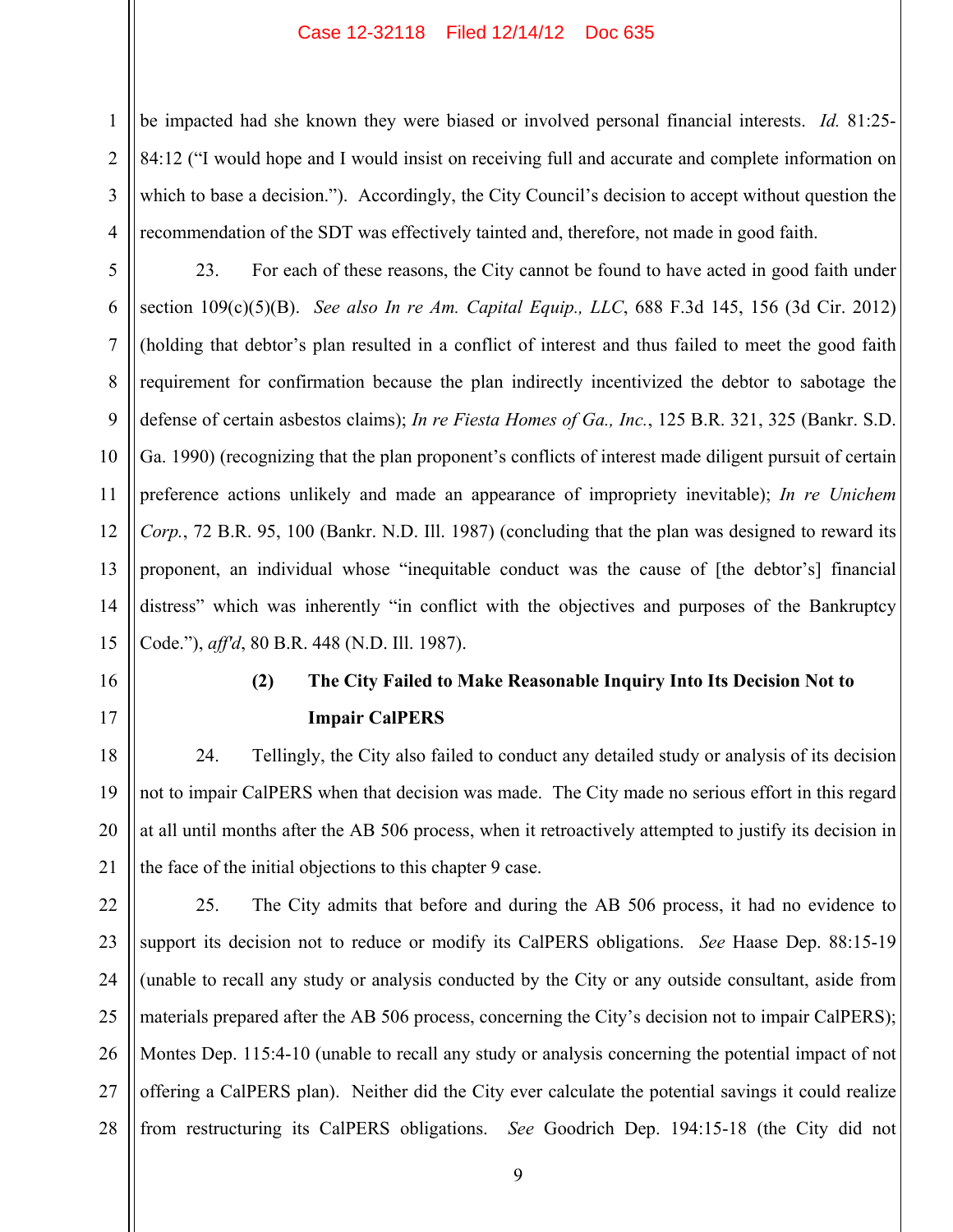2 3 4 5 6 7 8 9 10 11 calculate the "potential savings from a restructuring of the pension benefit obligation"). Nor did the City consider alternatives to CalPERS, such as forming an independent benefit plan or joining an existing defined benefit plan. *See* Deis Dep. 206:15-21; *see also* Haase Dep. 89:8-13 (unaware of any "effort to study alternative benefit structures" to replace CalPERS). Rather, the City based its decision not to impair CalPERS purely on the anecdotal concern that "the City needs to maintain a pension benefit that makes [it] a competitive employer, otherwise [the City] won't be able to attract or retain employees," and that impairing its contract with CalPERS in any way would somehow make it uncompetitive. Montes Dep. 192:6-17; *see also* Deis Dep. 229:14-233:9 (testifying that the City's decision not to seek to impair CalPERS in the AB 506 process was primarily based on the fear of "losing employees" and "filling vacancies"). This "gut" feeling led the City to decide not to impair its single largest creditor to the detriment of all the remaining creditors.

12 13 14 15 16 17 18 19 20 21 22 23 24 25 26 27 26. Proving that the decision not to impair CalPERS was uninformed, it was only **after** the filing of its chapter 9 petition that the City began investigating possible ways to reduce its CalPERS liability. First, the City inquired whether CalPERS would reduce the 5% COLA benefit afforded to pensioners that was artificially inflating the City's obligations to CalPERS. *See*, *e.g.*, Walsh Decl., Ex. L (June 7, 2012 letter from Laurie Montes to CalPERS regarding "Revision to the City of Stockton's 5% COLA Allowance for Miscellaneous Employees"). Second, in December 2012 the City inquired whether CalPERS could reamortize the City's liability over a longer period, thus potentially reducing the annual payments that would be owed to CalPERS. *See* Haase Dep. 122:9-20. While both measures fall short of actually impairing CalPERS in any way, the City's belated inquiries as to potential ways to reduce its CalPERS liability establish that the City had previously – including with respect to the AB 506 process – simply failed to give the matter any thought. A snap decision was made by City managers not to impair CalPERS (which had the collateral benefit of protecting their own pensions), and that snap judgment carried through as the sole basis for the City's improper refusal to seek concessions from CalPERS in the AB 506 process. *See Brandt v. Hicks, Muse & Co. (In re Healthco Int'l, Inc.)*, 208 B.R. 288, 305 (Bankr. D. Mass. 1997) (rejecting corporate decision because directors' analysis was inadequate).

28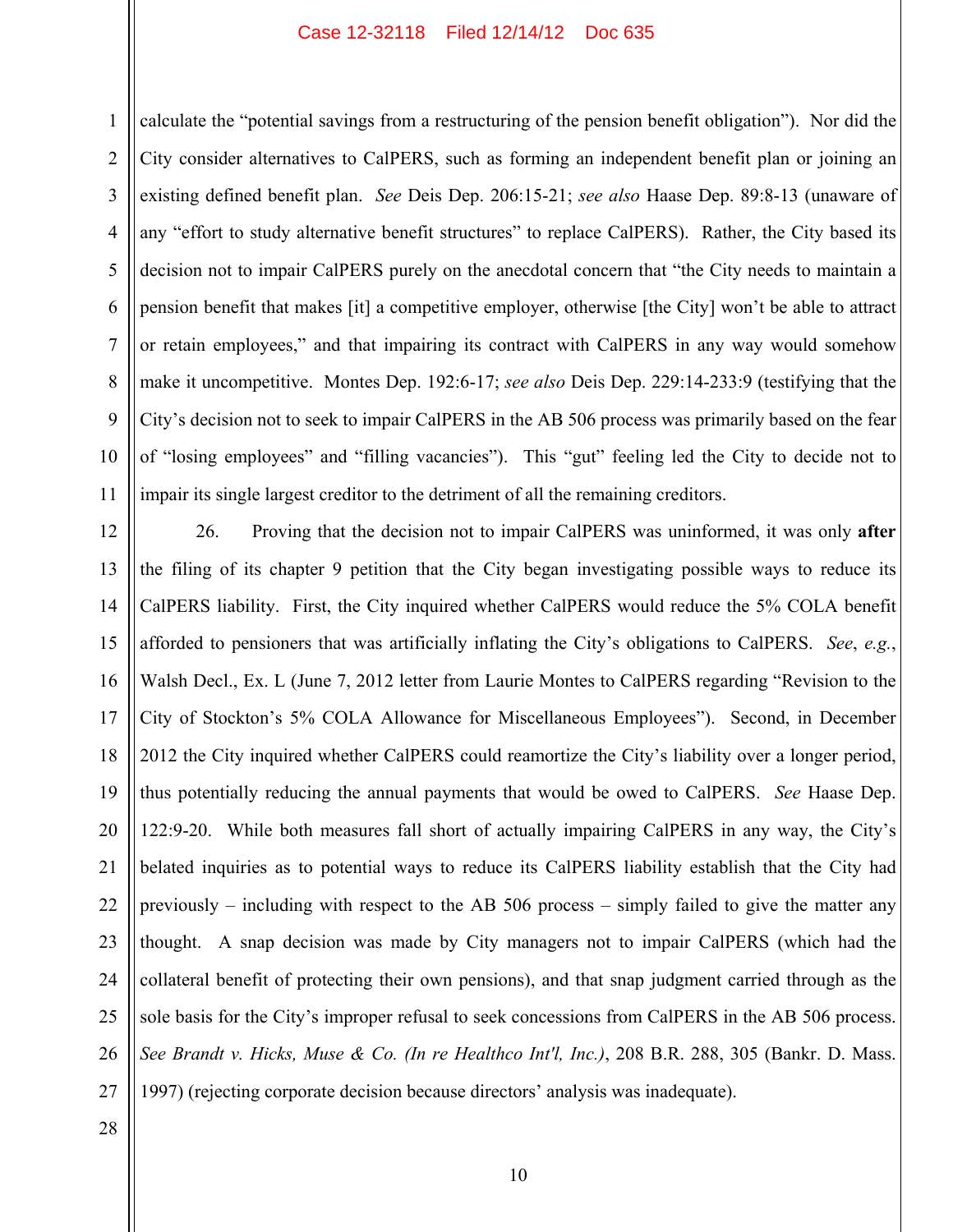1 2 3 4 5 6 7 8 9 10 11 12 13 14 15 27. The City's neglect is highlighted by its subsequent actions. After filing its chapter 9 petition and learning that creditors would object, the City scrambled to construct an after-the-fact, belated justification for its failure to pursue CalPERS. In particular, in July and August 2012, the City met with Management Partners to develop a "business case" to support its decision not to impair CalPERS. *See* Haase Dep. 82:20-83:14; Goodrich Dep. 267:15-268:2. Teresia Haase testified that "[t]his was the first meeting [she] recall[s] where the purpose . . . was to discuss the information we may want to gather to help us understand what the market was with respect to PERS or a PERS reciprocal defined retirement benefit system." Haase Dep. 84:4-12. The objective of these meetings was "to make the business case for remaining current and in good standing with CalPERS" for purposes of providing "evidence in [the City's] eligibility case." Walsh Decl., Ex. M (Management Partners' Follow-Up Notes from August 8, 2012 Meeting with Ann Goodrich and Teresia Haase and SDT Meeting); *see also* Goodrich Dep. 280:12-20 (testifying that the purpose of seeking this information was because "we anecdotally knew most of this information[,] . . . [b]ut we wanted to be able to specifically state that we had checked with all these jurisdictions and that - that it wasn't just based on anecdotal understanding of what common practices are.").

16 17 18 19 20 21 28. Evidence shows that the City's decision not to negotiate with or impair CalPERS, at the expense of the City's remaining creditors, was, at the time it was made, plainly based on little more than anecdote and innuendo and lacked any sound factual basis. This further bars the City from establishing it negotiated with its creditors in good faith under section  $109(c)(5)(B)$  given that the key decision that drove the negotiations was, at best, off-the-cuff and totally uninformed when it was made.

22 23

24

# **(3) An Actual Examination of the Facts Establishes That the City Will Remain a Competitive Employer Even if CalPERS is Impaired, Further Demonstrating the City's Flawed Decision-Making Process**

25 26 29. An analysis conducted by a renowned labor economics expert, Professor David Neumark of the University of California—Irvine, further demonstrates that the City's decision not to

28

27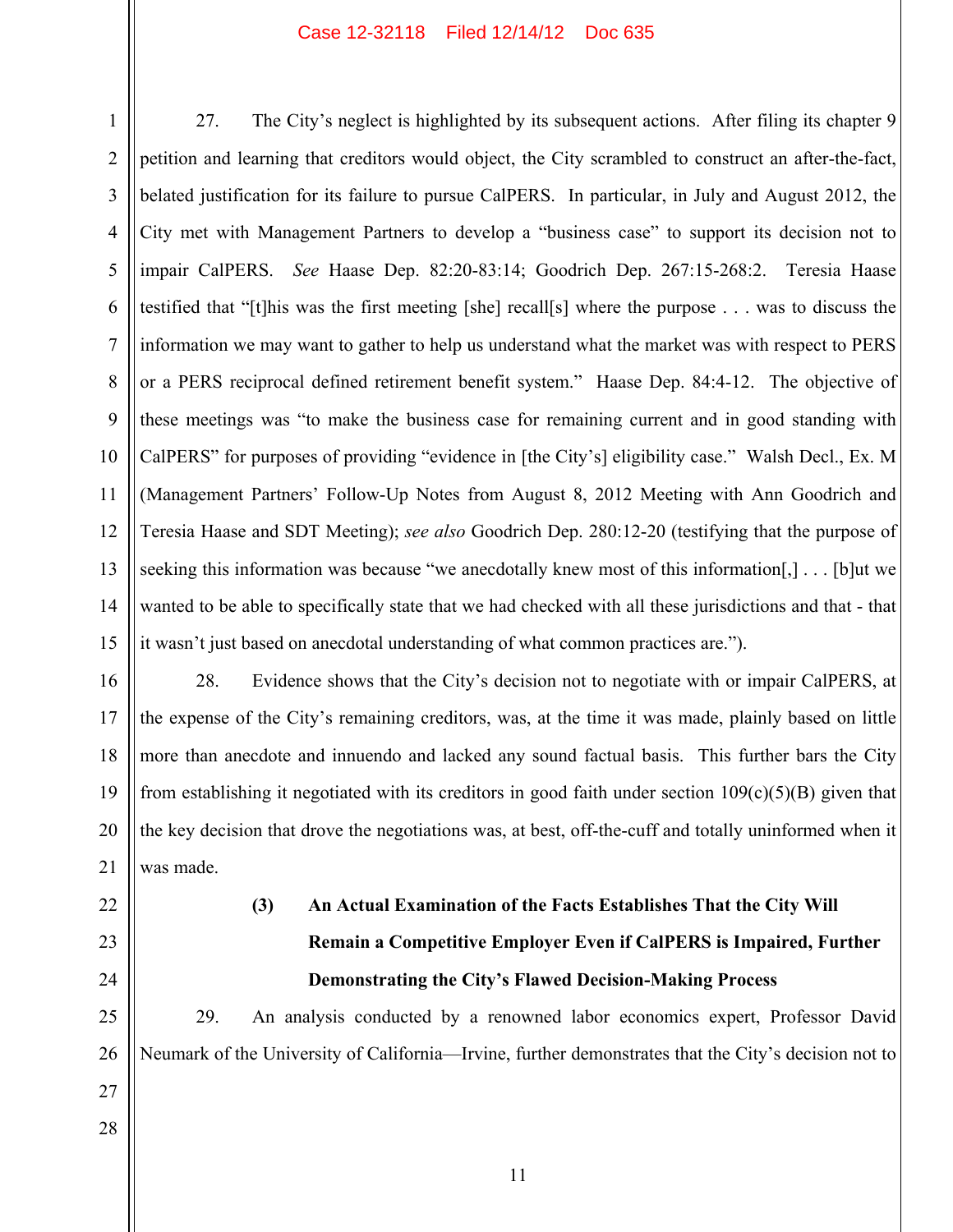1 2 3 4 5 6 impair CalPERS was completely unsubstantiated.<sup>4</sup> In particular, the Neumark Report found that the City's justification for its decision - namely, that a reduction in pensions for existing and/or future retires would lead to a "mass exodus" of experienced police officers and related retention and recruiting issues - does not stand up to scrutiny for three reasons: (1) the City's "evidence" is anecdotal; (2) data provided by the City contradicts the City's conclusion; and (3) the City's assumptions are flawed.

30. First, Professor Neumark found that the "evidence" supporting the City's claim that it could face a "mass exodus" is purely anecdotal. *See* Neumark Report at 6-7. Indeed, Police Chief Eric Jones testified that the basis for this claim is an "informal list" of employees who have told his command staff "that they are applying or in an application process or seriously considering leaving." Jones Dep. 132:11-133:17; *see also* Neumark Report at 6-7.

12 13 14 15 16 17 18 31. Second, after reviewing all of the information provided by the City pertaining to retention and recruitment, Professor Neumark found that the City's claim is contradicted by its own data pertaining to retention and recruitment. For instance, the City's data indicates that 27 police officers have left the City for other law enforcement jobs since January 1, 2012. *Id.* at 7. Although these departures occurred during a time when the City made cuts in pay and non-pension benefits, there is no causal link between these compensation reductions and the employee departures. *Id.* Rather, Professor Neumark indicates that several other factors could have played a role in these moves, such as upward career moves, jobs becoming available in more desirable cities, and discontent with the former police chief. *Id.* at 6-9.

 $\overline{a}$ 

7

8

9

10

11

32. Finally, Professor Neumark found that the City's assumptions are flawed. For example, although the City assumes that pension cuts would leave it with a less-experienced workforce, the lateral moves documented by the City have actually led to a more experienced police force. *Id.* at 19-21. Further, the City has hired over 60 police officers in 2012 (during a large part of

27 4 The Expert Report of David Neumark, dated Dec. 14, 2012 (the "Neumark Report"), is appended to the Declaration of David Neumark in Support of National Public Finance Guarantee Corporation's and Assured Guaranty Corp. and Assured Guaranty Municipal Corp's Supplemental Objections to the City of Stockton's Qualification Under Section 109(c) and 921(c).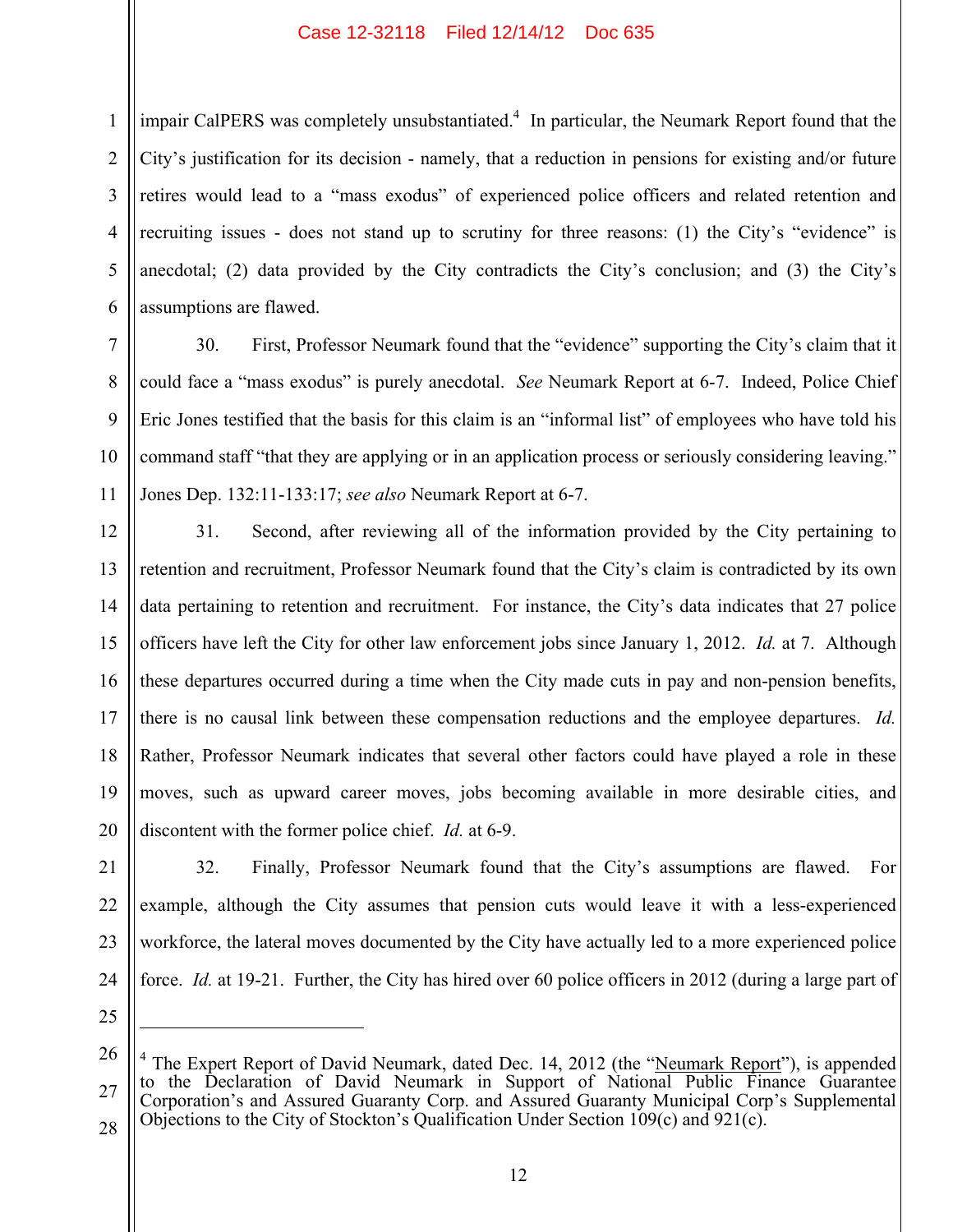1 2 3 4 which the City was in chapter 9), seriously undermining the notion that compensation cuts or feared pension cuts deter police officers from Stockton. *Id.* at 20. There are many additional bases set forth in Professor Neumark's report, such as the report's analysis of all of the many factors that influence an employee's decision to change jobs. *Id.* at 9-16. Myriad factors are far more important from a social science perspective than the desire for a slightly larger pension at some distant point in the future.

33. Professor Neumark's report demonstrates that the City's decision not to impair CalPERS relied on flawed and unsubstantiated evidence and, indeed, was contrary to the City's own data. The fact is that the City will remain a competitive employer even if CalPERS is moderately impaired. This is particularly true if the Stockton pension plans are terminated and the assets placed in the terminated agency pool – which is currently over-funded by some \$180 million – and replaced by new affordable defined benefit plans. *See* Objection at 8; Lamoureux Dep. 107:19-108:4. The fact that the City's concerns regarding recruiting and retention are so grossly misplaced is yet another indication of its lack of good faith in deciding not to impair CalPERS.

34. In sum, the City cannot establish that its decision not to negotiate with or impair CalPERS (or even to negotiate with CalPERS) was made in good faith under section  $109(c)(5)(B)$ because that decision was the product of a tainted process rife with conflicts of interest and was not adequately informed.

# **III. The City's Petition Also Should Be Dismissed Under Section 921(c) Because It Was Not Filed in Good Faith**

35. Section 921(c) of the Bankruptcy Code provides: "After any objection to the petition, the court, after notice and a hearing, may dismiss the petition if the debtor did not file the petition in good faith or if the petition does not meet the requirements of this title." 11 U.S.C. § 921(c).

27 28 36. "Good faith is not defined in the Bankruptcy Code nor is there any meaningful discussion of the Congressional intent behind the good faith requirement found in the legislative history of this section." *Sullivan Cnty.*, 165 B.R. at 80. However, while the requirement to file the petition in good faith under section 921(c) is distinct from the requirement to negotiate in good faith under section  $109(c)(5)(B)$ , "these statutory provisions do involve considerable overlapping from an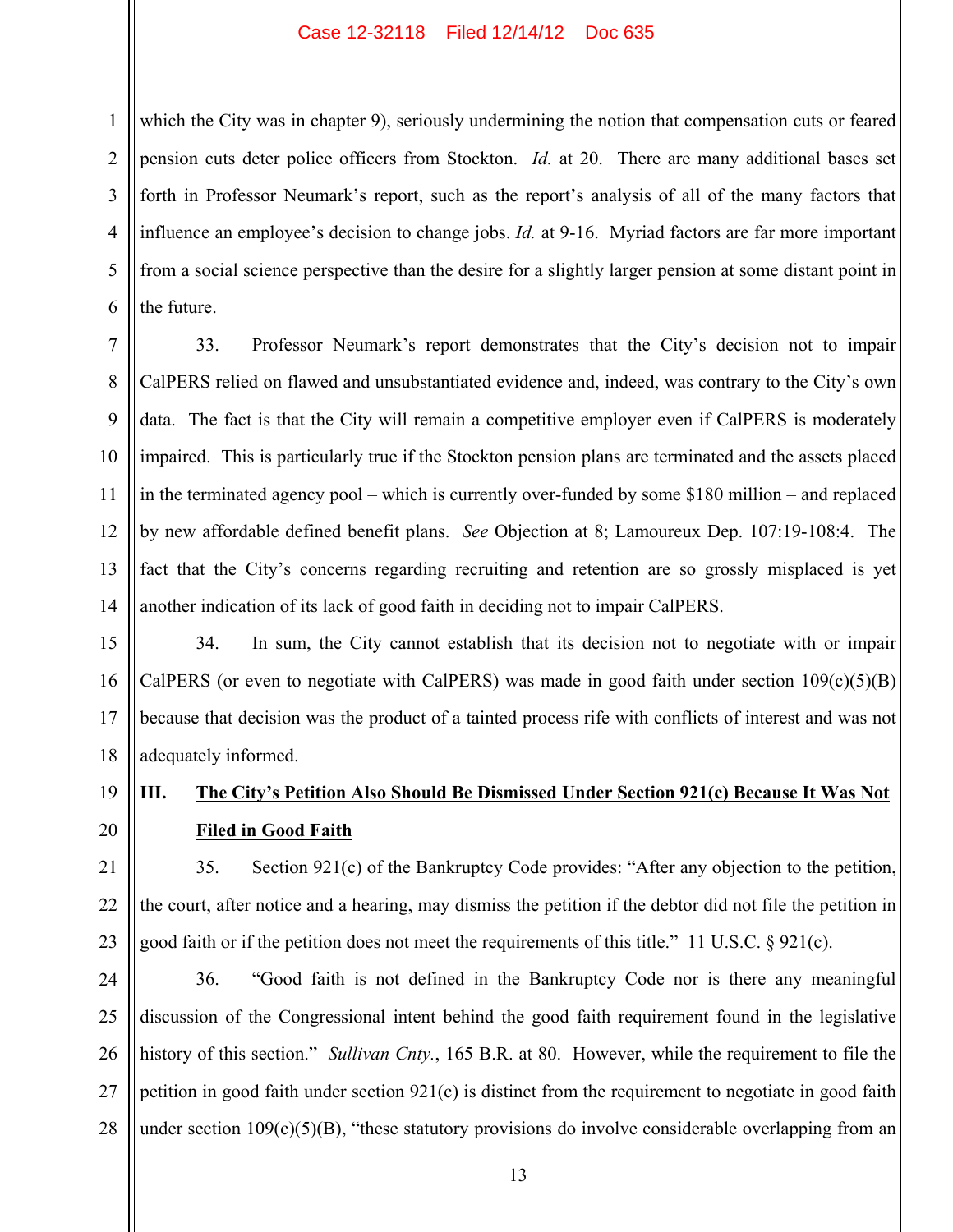1 2 3 4 evidentiary standpoint." *Id.* at 80 n.56. In *Sullivan County*, the court found that the debtors did not file their petition in good faith under section  $921(c)$  for many of the same reasons that it found that the debtors did not meet section  $109(c)(5)(B)$  and concluded that "[t]he debtors in the present case have failed to establish the requisites for Chapter 9 relief, both under  $\S$  109(c) and  $\S$  921(c), and therefore their petitions must be dismissed under the former and should be dismissed under the latter." *Id.* at 83.

37. This Court further noted that "[f]ive essential elements for eligibility to be a chapter 9 debtor are set forth at 11 U.S.C. § 109(c), to which is appended a good faith filing requirement by 11 U.S.C. § 921(c)." *Stockton I*, 475 B.R. at 725 (citing 2 COLLIER ON BANKRUPTCY ¶ 109.04 (Alan N. Resnick & Henry J. Sommer eds. 16th ed. 2011)). Here, under section 921(c), the City's petition should be dismissed in light of the extensive evidence that the petition was not filed in good faith and the City's failure to establish it has satisfied the eligibility requirements.

38. As detailed above, the City never intended, and still does not intend, to seek to impair its largest unsecured creditor, CalPERS. The City Manager, Bob Deis, testified that he could not recall any efforts by the City to seek to reduce, modify or restructure its obligations with CalPERS. *See* Deis Dep. 213:7-13; *see also* Goodrich Dep. 123:17-25, 125:10-15 (noting City's failure to engage union personnel regarding the reduction or modification of the City's pension obligations); Levinson Decl. Ex. B (noting CalPERS' extremely limited role in the AB 506 mediation process). Further, as recently as October 2012, counsel to the City told CalPERS that the City has no intention to seek to impair CalPERS. Mixon Dep. 65:7-18. And the City Manager told as much to the representatives of the City's labor unions. *See* Deis Dep. 233:14-237:3.

26 27 28 39. Indeed, in recent days the City Council passed a motion authorizing the City to enter into that certain Memorandum of Understanding ("MOU"), effective July 1, 2012, through June 30, 2014, regarding salary, CalPERS pension benefits and other terms and conditions of employment for the members of the Stockton Police Officers' Association (SPOA). *See* Walsh Decl., Ex. N. Specifically, the City agrees in the MOU to treatment under a chapter 9 plan of claims by the SPOA and affirmation of terms of the MOU, which include leaving existing SPOA employees with the same level of benefits as they have received to date. Thus, the City has clearly demonstrated that it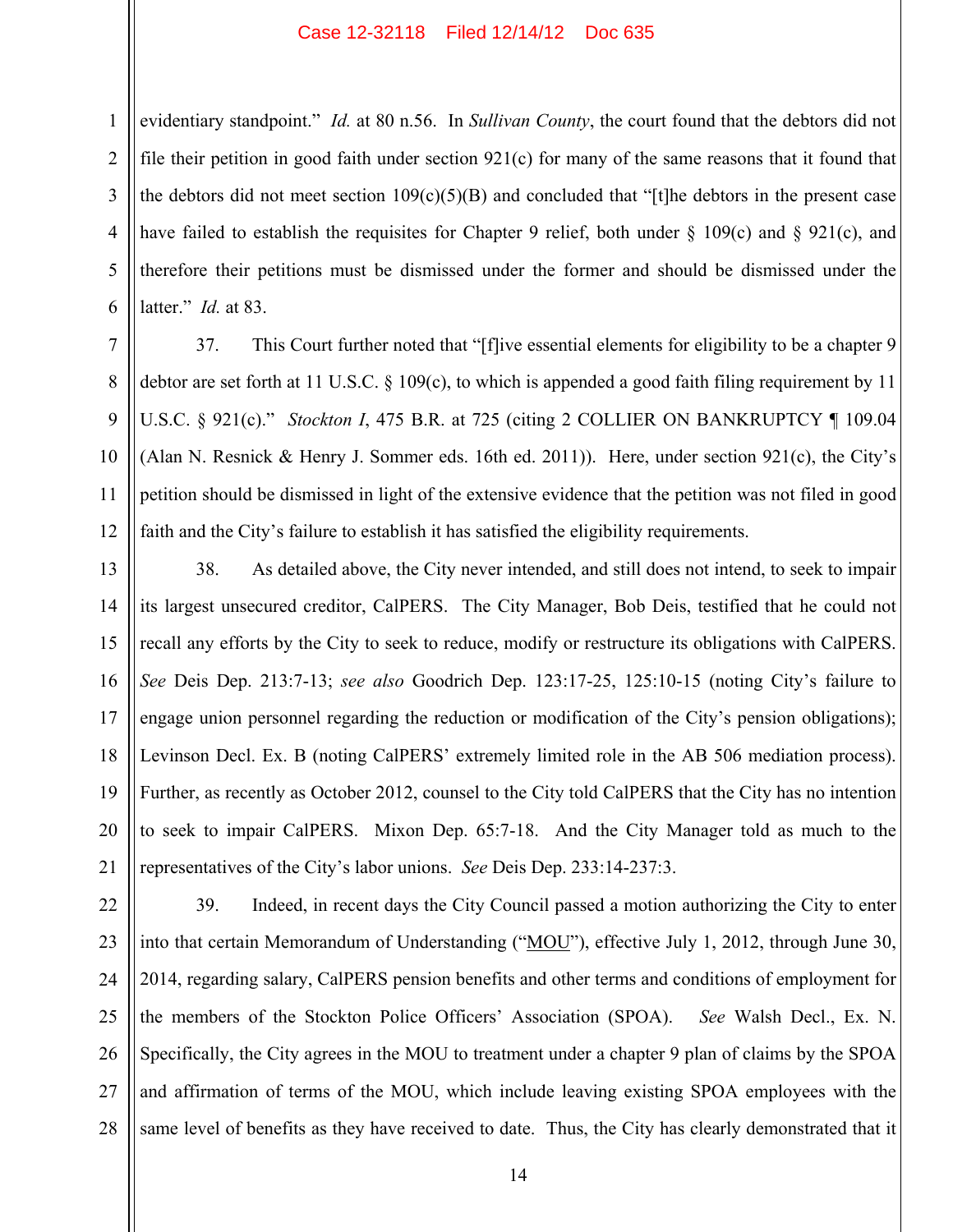will carry out its prepetition objective to maintain CalPERS pensions at current unsustainable levels to the detriment of all other creditors.

1

2

3 4 5 6 7 8 9 10 11 12 13 14 15 16 17 18 19 20 21 22 23 40. Moreover, as of the date the City filed its chapter 9 petition, the record is clear that the City did not have a legitimate justification for the failure to impair, or even negotiate with, CalPERS. It was only after the petition date and after the conclusion of the AB 506 mediation process in which the City failed to seek a reduction or modification of its obligation to CalPERS that the City tried to cook up an after the fact "business justification" for its failure to impair CalPERS. This blatant attempt to cover its tracks in connection with filing its chapter 9 petition strongly suggests the petition was not filed in good faith. In July 2012, after the submission of the Ask and the conclusion of the AB 506 process, the City had its first telephonic meeting to discuss developing its business case for not impairing CalPERS. Goodrich Dep. 267:15-268:2. In August 2012, the City first met with Management Partners to develop the business case for its decision not to impair CalPERS. Haase Dep. 82:20-83:4, 84:4-12. After meeting with Ann Goodrich, Teresia Haase, and the SDT, Andy Belknap of Management Partners understood that Management Partners' "objective is to make the business case for remaining current and in good standing with CalPERS. To be used as evidence in eligibility case." *See* Walsh Decl., Ex. M (Management Partners' Follow-Up Notes from August 8, 2012 Meeting with Ann Goodrich and Teresia Haase and SDT Meeting), at 1. Belknap's notes went on to list six items needed "in order to craft our argument." *Id.* This belated attempt to concoct an after-the-fact justification for the City's failure to negotiate with its largest unsecured creditor evinces the City's pre-determination to file a petition for the sole purpose of cramming down other creditors while protecting CalPERS. That these decisions were made by managers with a personal financial interest in maintaining the City's CalPERS relationship only further proves the City's lack of good faith.

24 25

26

27

41. All of this is evidence of the City's primary goal in its bankruptcy filing, which is to maintain the bloated CalPERS pensions doled out to City employees (including members of the SDT) in richer times and have its remaining creditors, including National, foot the bill. The City can no longer afford these pensions, and instead of seeking a reduction or modification in its CalPERS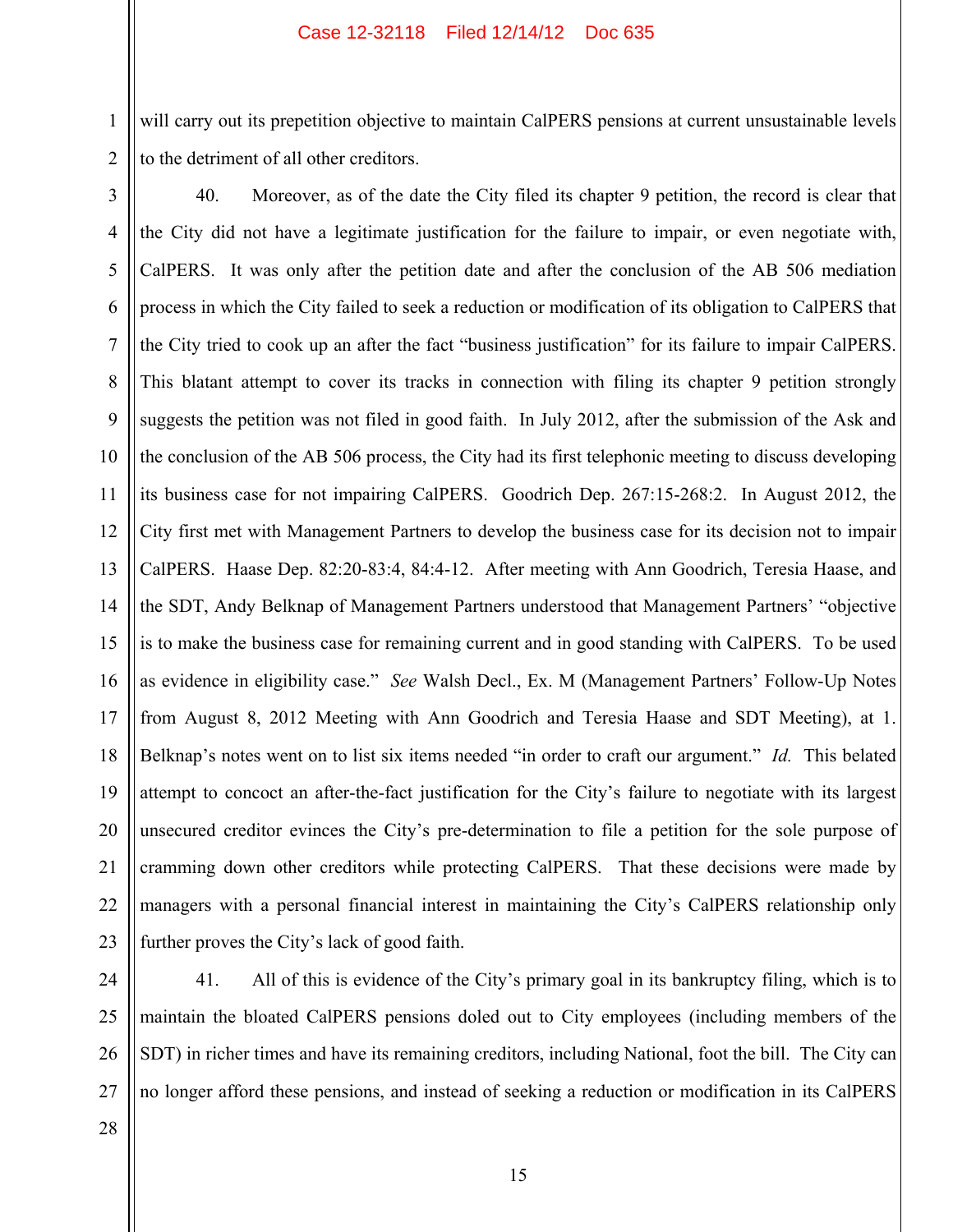liability, the City adopted a strategy designed to force its other unsecured creditors to do what the City refuses to ask CalPERS to do. This is clear evidence of a lack of good faith in filing its petition.

42. The City's failure from the outset to seek concessions from CalPERS at the expense of its remaining creditors, and continued actions to continue on this path, proves that the City's primary goal in this bankruptcy is not to equitably adjust its debts to exit bankruptcy a stronger municipality, but to use bankruptcy as a weapon to adjust only certain debts while sheltering favored creditors. The City's desire for a "Burger King-style" Bankruptcy – the City wants to have everything its own way – does not meet the good faith requirement of section  $921(c)$ .

9

1

2

3

4

5

6

7

8

# **IV. CalPERS Can Indeed be Impaired by the City in its Chapter 9 Case**

10 11 12 13 14 15 16 17 18 19 43. CalPERS has asserted that the obligations to it cannot as a matter of law be impaired in a chapter 9 bankruptcy, providing the City with a purported "defense" to the City's failure to negotiate with CalPERS: Because CalPERS cannot be impaired, the argument goes, the City's failure to seek concessions from CalPERS was harmless, and thus negotiations were "impracticable" under section  $109(c)(5)(C)$ . This assertion is fundamentally flawed. CalPERS is merely an unsecured creditor of the City, similarly situated to all other of the City's unsecured creditors and is subject to all of the provisions of the Bankruptcy Code, based on the United States Constitution longstanding Supreme Court precedent and established case law in this District. Thus, the City has the same negotiating leverage against CalPERS that it has against all of its other creditors, and impracticability is no defense to the City's failure to seek concessions from CalPERS.

20 21 22 23 24 44. It would be futile for the City to argue that CalPERS cannot be impaired because of state law. Such an argument completely ignores governing authority – including the Supremacy Clause and the Bankruptcy Clause of the United States Constitution, decisions of the United States Supreme Court and applicable chapter 9 precedent – establishing that federal law, in this case the Bankruptcy Code, preempts and supersedes inconsistent state law.

25 26 27 28 45. The Supremacy Clause provides that the "Constitution, and the Laws of the United States . . . shall be the supreme Law of the Land." U.S. Const. art. VI, § 2. Where the Constitution grants the federal government the power to act, the Supremacy Clause establishes that federal law prevails over competing state provisions. *See Perez v. Campbell*, 402 U.S. 637, 652 (1971) ("any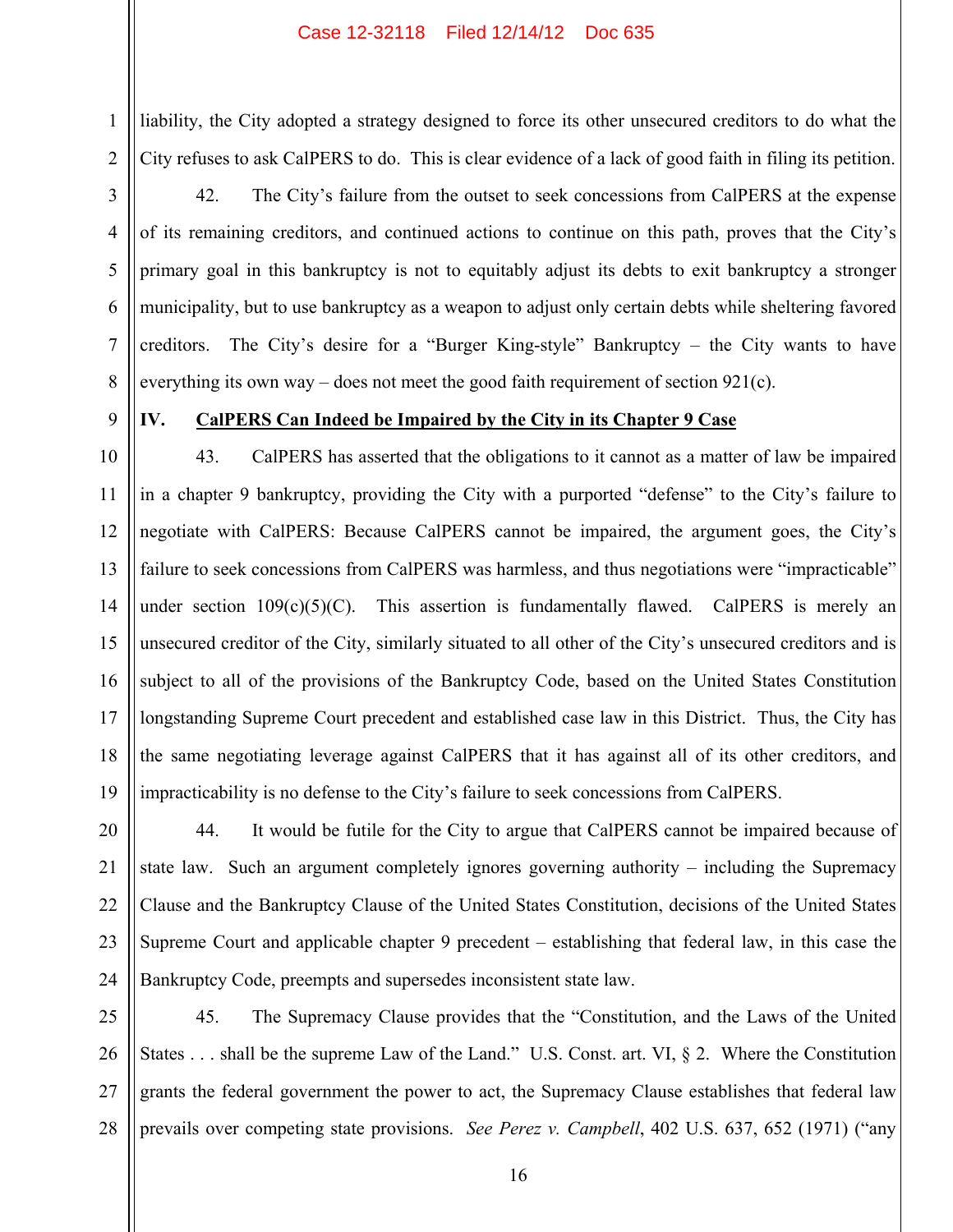3

4

5

6

1 2 state legislation which frustrates the full effectiveness of federal law is rendered invalid by the Supremacy Clause"). Such federal law includes the Bankruptcy Code:

> The Federal government possesses supreme power in respect of bankruptcies. . . . If a state desires to participate in the assets of a bankrupt, she must submit to appropriate requirements by the controlling power; otherwise, orderly and expeditious proceedings would be impossible and a fundamental purpose of the Bankruptcy Act would be frustrated.

7 8 9 10 *N.Y. v. Irving Trust Co.*, 288 U.S. 329, 333 (1933) (citations omitted); *see also Cent. Virginia Cmty. Coll. v. Katz*, 546 U.S. 356, 373 (2006) ("the history of the Bankruptcy Clause . . . shows that the Framers' primary goal was to prevent competing sovereigns' interference with the debtor's discharge").

11 12 13 14 15 16 17 18 46. The "Bankruptcy Clause" of the United States Constitution provides that "Congress shall have Power [t]o . . . establish . . . uniform Laws on the subject of Bankruptcies throughout the United States." U.S. Const., art. I, § 8, cl. 4. Thus, the federal bankruptcy law preempts contrary state law, leaving the state law inapplicable and unenforceable. *See In re City of Vallejo*, 403 B.R. 72, 78-79 (Bankr. E.D. Cal. 2009) [*Vallejo I*] (finding that a chapter 9 debtor may reject collective bargaining agreements under section 365 of the Bankruptcy Code notwithstanding conflicting state law), *aff'd*, 432 B.R. 262 (E.D. Cal. 2010) [*Vallejo II*]. The California Constitution also must yield to the extent it conflicts with the Bankruptcy Code. *See Vallejo I*, 403 B.R. at 77.

19 20 21 22 23 24 25 26 27 28 47. Neither the City nor CalPERS can assert that CalPERS cannot be impaired in this chapter 9 case because such impairment would violate state law (including the PERL). Such an argument would ignore controlling Supreme Court authority upholding the primacy of the Bankruptcy Code in relation to state law. In *Ashton v. Cameron County Water Improvement District No. 1*, the Supreme Court held that the "especial purpose of all bankruptcy legislation is to interfere with the relations between the parties concerned – to change, modify, or impair the obligation of their contracts." 298 U.S. 513, 530 (1936). Further, in *United States v. Bekins*, the Supreme Court explained that bankruptcy law provides a remedy - the right to impair contracts - that the states cannot provide on their own due to the prohibitions of the Contracts Clause, Article I, Sec. 10, of the United States Constitution. 304 U.S. 27, 53-54 (1938).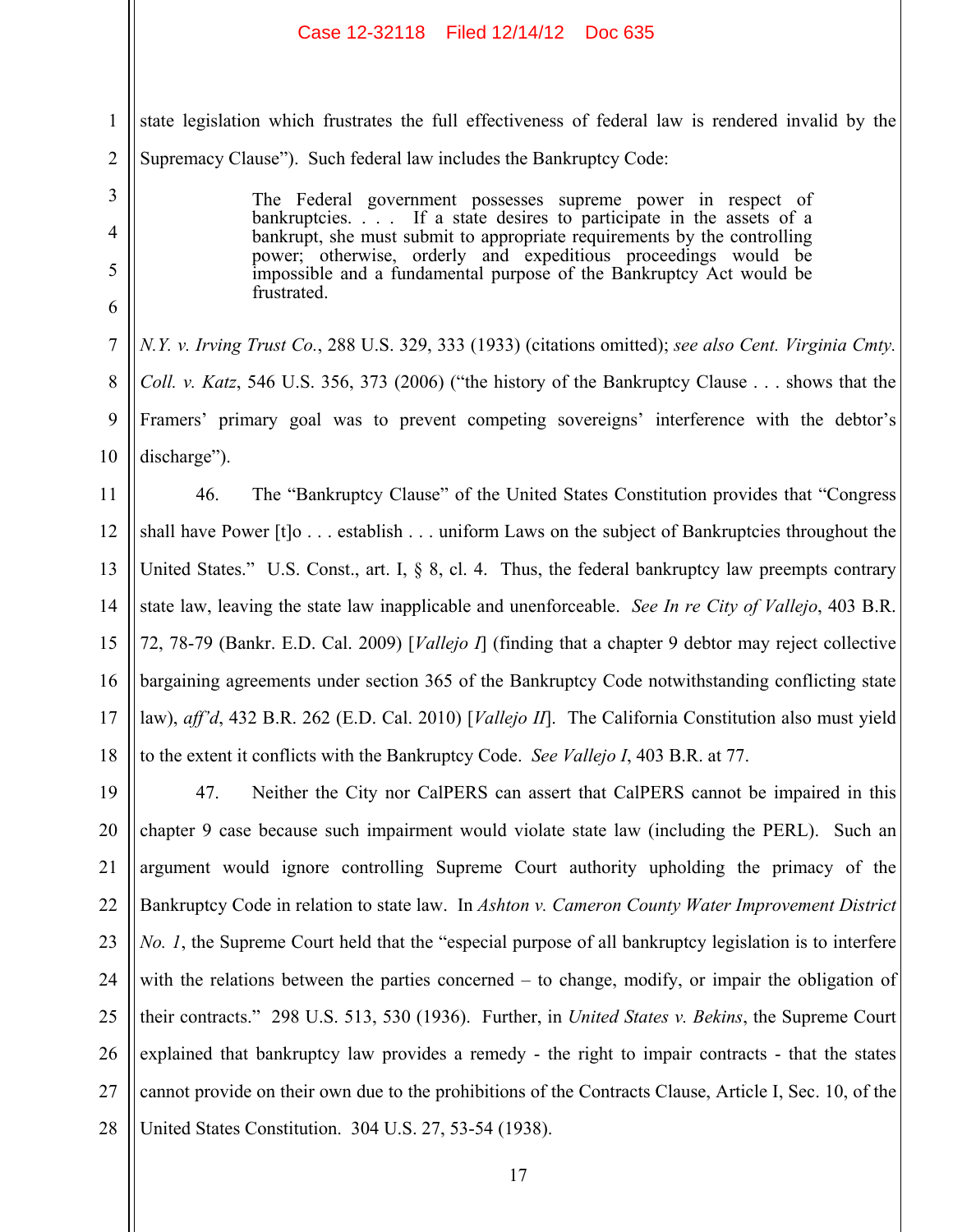1 2 3 4 5 6 7 8 9 48. Such an argument would also ignore chapter 9 precedent, including precedent in this Court, upholding the preemption of state law in bankruptcy. Despite what the City or CalPERS may assert to the contrary, "the California legislature cannot rewrite bankruptcy priorities." *See In re Cnty. of Orange*, 191 B.R. 1005, 1017 (Bankr. C.D. Cal. 1996). Previously in this case, this Court examined the Supremacy Clause and the Bankruptcy Clause as well as the preemption issues raised in chapter 9 cases and found that state laws are ineffective and preempted in a chapter 9 case. *See Ass'n of Retired Emp. of the City of Stockton (In re City of Stockton)*, 478 B.R. 8, 16-17 (Bankr. E.D. Cal. 2012) [*Stockton II*] (retiree benefits could be impaired under the Bankruptcy Code, and conflicting California statutes and the California Constitution are ineffective and preempted in a

10 11 chapter 9 case); *Vallejo I*, 403 B.R. at 75 (California labor law and the California Constitution are preempted by the Bankruptcy Code).

12 13 14 15 16 17 18 49. Granting special treatment to CalPERS in chapter 9 is unsupported by any law or facts and, if granted, would permit the single largest unsecured creditor in this case to obtain preferential treatment to the detriment of all of the City's other creditors. As this Court stated, "the lessons of recent chapter 9 cases teach that successful plans of adjustment are most likely to be achieved by the parties in interest all coming to the table and participating in bona fide negotiations." *Stockton II*, 478 B.R. at 25. Since both the City and CalPERS simply refuse to negotiate this case must be dismissed  $5$ 

<sup>19</sup>

<sup>20</sup> 21 22 23 5 The Tenth Amendment of the United States Constitution and section 903 of the Bankruptcy Code do not save the City from failing to negotiate with CalPERS. *See Bekins*, 304 U.S. at 51-52 (Supreme Court held that, with state consent, the municipal bankruptcy law provided a remedy that the states could not provide on their own due to the prohibitions of the Contracts Clause). Indeed, previously in this case, the Court ruled that "[a] state cannot rely on the § 903 reservation of state power to condition or to qualify, i.e. to 'cherry pick,' the application of the Bankruptcy Code provisions that apply in chapter 9 cases after such a case has been filed." *Stockton II*, 478 B.R. at 16.

<sup>24</sup> 25 26 27 28 CalPERS also cannot claim that it is an "arm of the state" that is exempt from application of the Bankruptcy Code. Whether or not CalPERS is an arm of the state, in this matter it is simply an unsecured creditor of the City. As such, it must comply with the provisions of the Bankruptcy Code as all other creditors, even including the State itself, must. *See Mission Indep. Sch. Dist. v. Texas*, 116 F.2d 175 (5th Cir. 1940). Further, CalPERS cannot argue that it is a "sovereign" that is exempt from application of the Bankruptcy Code. Even if it is considered a "sovereign," in numerous cases, the Supreme Court has reiterated that states acting as creditors are subject to federal bankruptcy laws. *See*, *e.g.*, *Van Huffel v. Harkelrode*, 284 U.S. 225 (1931) (debtor may sell property free and clear of a state tax lien); *Irving Trust Co.*, 288 U.S. 329 (late-filed state tax claim barred); *Tenn. Student Assistance Corp. v. Hood*, 541 U.S. 440 (2004) (state bound by bankruptcy court's discharge order notwithstanding alleged sovereign immunity).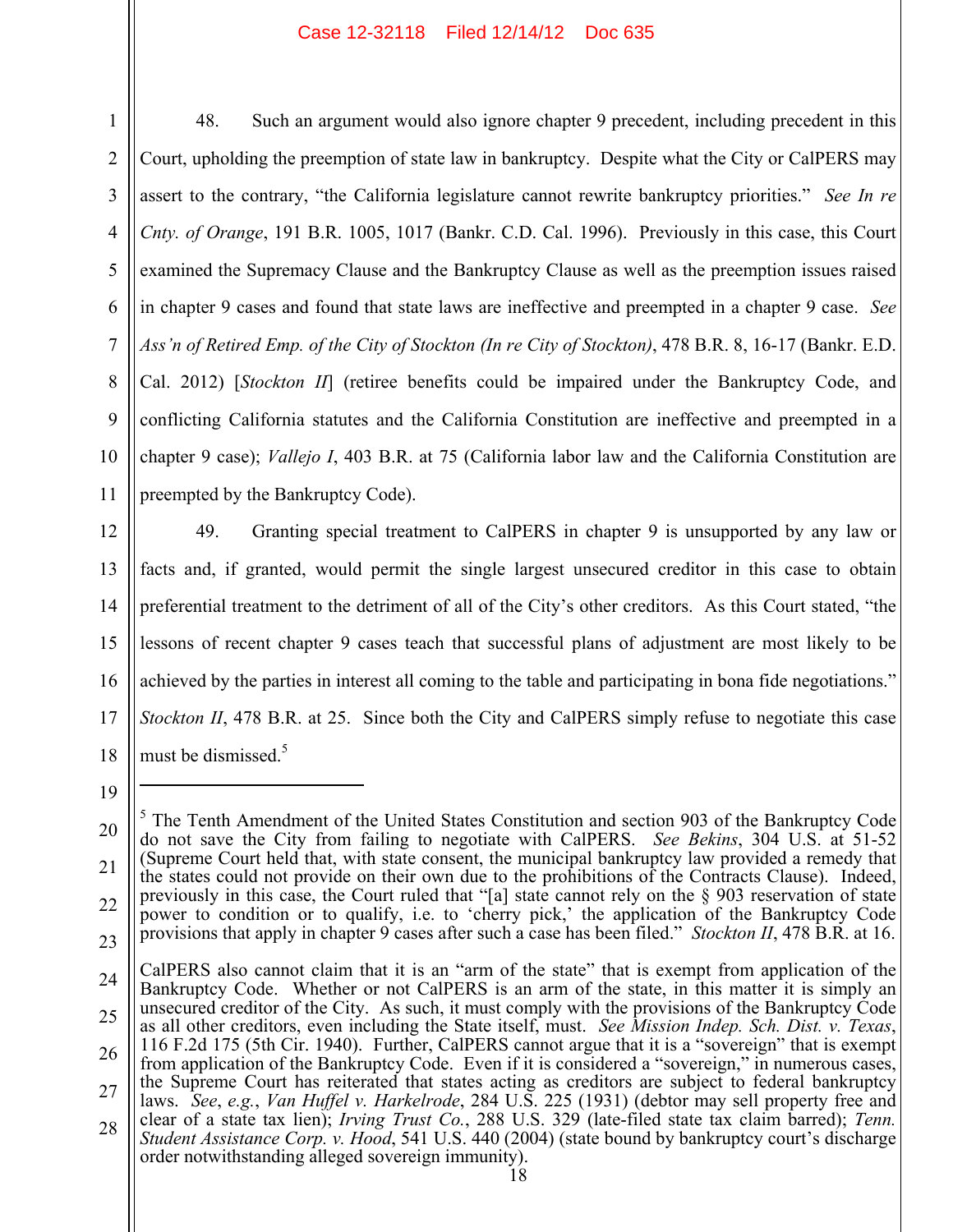| $\mathbf{1}$   | 50.<br>Thus, in its chapter 9 case, the City is subject to all provisions of chapter 9, including                                                                                                                                                                                                                                                              |
|----------------|----------------------------------------------------------------------------------------------------------------------------------------------------------------------------------------------------------------------------------------------------------------------------------------------------------------------------------------------------------------|
| $\overline{2}$ | those provisions allowing for the impairment of its liability to CalPERS. And CalPERS cannot hide                                                                                                                                                                                                                                                              |
| 3              | behind state law that it asserts protects its claims. Yet the City never attempted to even negotiate a                                                                                                                                                                                                                                                         |
| $\overline{4}$ | reduction in its crushing liability to CalPERS, electing instead to protect the unsustainable CalPERS                                                                                                                                                                                                                                                          |
| 5              | pensions that it awarded but that the City itself cannot now afford while forcing its other creditors                                                                                                                                                                                                                                                          |
| 6              | (including National) to foot the bill. The City's steadfast intent to impair its bondholder creditors in                                                                                                                                                                                                                                                       |
| $\overline{7}$ | order to protect its CalPERS pensions tainted this chapter 9 case before it was even filed. On this                                                                                                                                                                                                                                                            |
| 8              | record, the City has not proven that its negotiations prior to filing the petition and during the AB 506                                                                                                                                                                                                                                                       |
| 9              | process were in good faith and meet the statutory requirements of section 109(c)(5)(B) or,                                                                                                                                                                                                                                                                     |
| 10             | alternatively, that such negotiations were impracticable under section $109(c)(5)(C)$ .                                                                                                                                                                                                                                                                        |
| 11             |                                                                                                                                                                                                                                                                                                                                                                |
| 12             |                                                                                                                                                                                                                                                                                                                                                                |
| 13             |                                                                                                                                                                                                                                                                                                                                                                |
| 14             |                                                                                                                                                                                                                                                                                                                                                                |
| 15             |                                                                                                                                                                                                                                                                                                                                                                |
| 16             |                                                                                                                                                                                                                                                                                                                                                                |
| 17             |                                                                                                                                                                                                                                                                                                                                                                |
| 18             |                                                                                                                                                                                                                                                                                                                                                                |
| 19             |                                                                                                                                                                                                                                                                                                                                                                |
| 20             |                                                                                                                                                                                                                                                                                                                                                                |
| 21             |                                                                                                                                                                                                                                                                                                                                                                |
| 22             |                                                                                                                                                                                                                                                                                                                                                                |
| 23             |                                                                                                                                                                                                                                                                                                                                                                |
| 24             |                                                                                                                                                                                                                                                                                                                                                                |
| 25             |                                                                                                                                                                                                                                                                                                                                                                |
| 26             |                                                                                                                                                                                                                                                                                                                                                                |
| 27<br>28       | In addition, CalPERS may be impaired in a plan of adjustment. It is black letter law that the<br>Bankruptcy Code permits the impairment of claims in a plan of adjustment even over the objection<br>of impaired creditors. See 11 U.S.C. § 1129(b)(1). National reserves the right to further address<br>these issues if raised by the City or CalPERS.<br>19 |